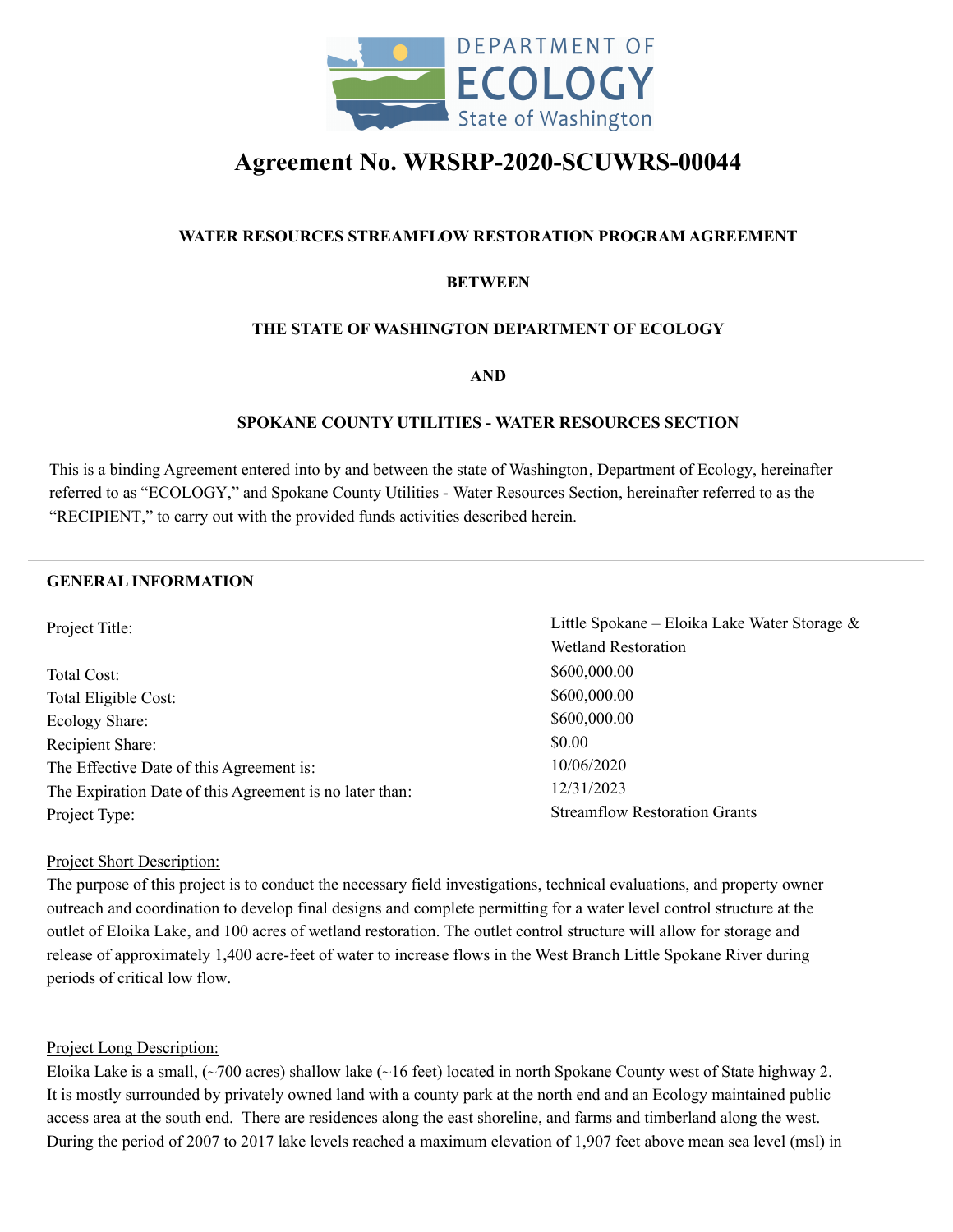| State of Washington Department of Ecology |                                                                  | Page 2 of 32 |
|-------------------------------------------|------------------------------------------------------------------|--------------|
| Agreement No:                             | WRSRP-2020-SCUWRS-00044                                          |              |
| Project Title:                            | Little Spokane – Eloika Lake Water Storage & Wetland Restoration |              |
| Recipient Name:                           | Spokane County Utilities - Water Resources Section               |              |

spring, and did not fall below 1904.77 feet above msl at any time. Eloika is one of several small lakes located on the West Branch Little Spokane River (WBLS), tributary to the Little Spokane River (LSR).

Water availability in the LSR is low and is anticipated to decline over time. Since the LSR Instream Flow rule (WAC 173-555) was adopted in 1976, the 7-day low flow at the USGS gage at Dartford has been below the minimum flow of 115 cubic feet per second (cfs) for 27 out of 43 years, and since 1947 has been showing a declining trend. The projected impacts of climate change is predicted to worsen the problem. Watershed and hydrogeologic modeling show that shifts in snowpack and reduced precipitation from climate change will have a severely detrimental impact on late summer flows with reductions in the range of 10 to 30 cfs. Additionally, new consumptive water use from domestic permit exempt wells in the LSR watershed (WRIA 55) is estimated to be 2,354 acre-feet per year (AFY) by 2038. The Eloika Lake In-Depth Surface Water Storage and Wetland Restoration Feasibility Study, completed in 2009 by PBS&J, found that constructing a water control structure and restoring wetlands at the outlet of Eloika Lake is a viable option for creating downstream flow benefits. This project will result in final design plans for 100 acres of wetland restoration and a control structure at the outlet of the lake to store water for release during critical low flow periods. The RECIPIENT will conduct the necessary field investigations, preliminary design, property owner outreach and coordination, permitting, and final design. The constructed water level control structure will hold the lake level at an elevation of 1,907 msl (the historic natural maximum level) until mid-summer, and then release the water to increase flow in the WBLS.

Additional benefits of this project include enhanced wildlife and aquatic habitat, and improved water quality.

### Overall Goal:

This project will determine if and how the Eloika Lake Storage project can be implemented to increase flows in the West Branch Little Spokane River and the Little Spokane River during periods of critical low flow, and to offset future permit exempt domestic use within the WRIA 55 watershed.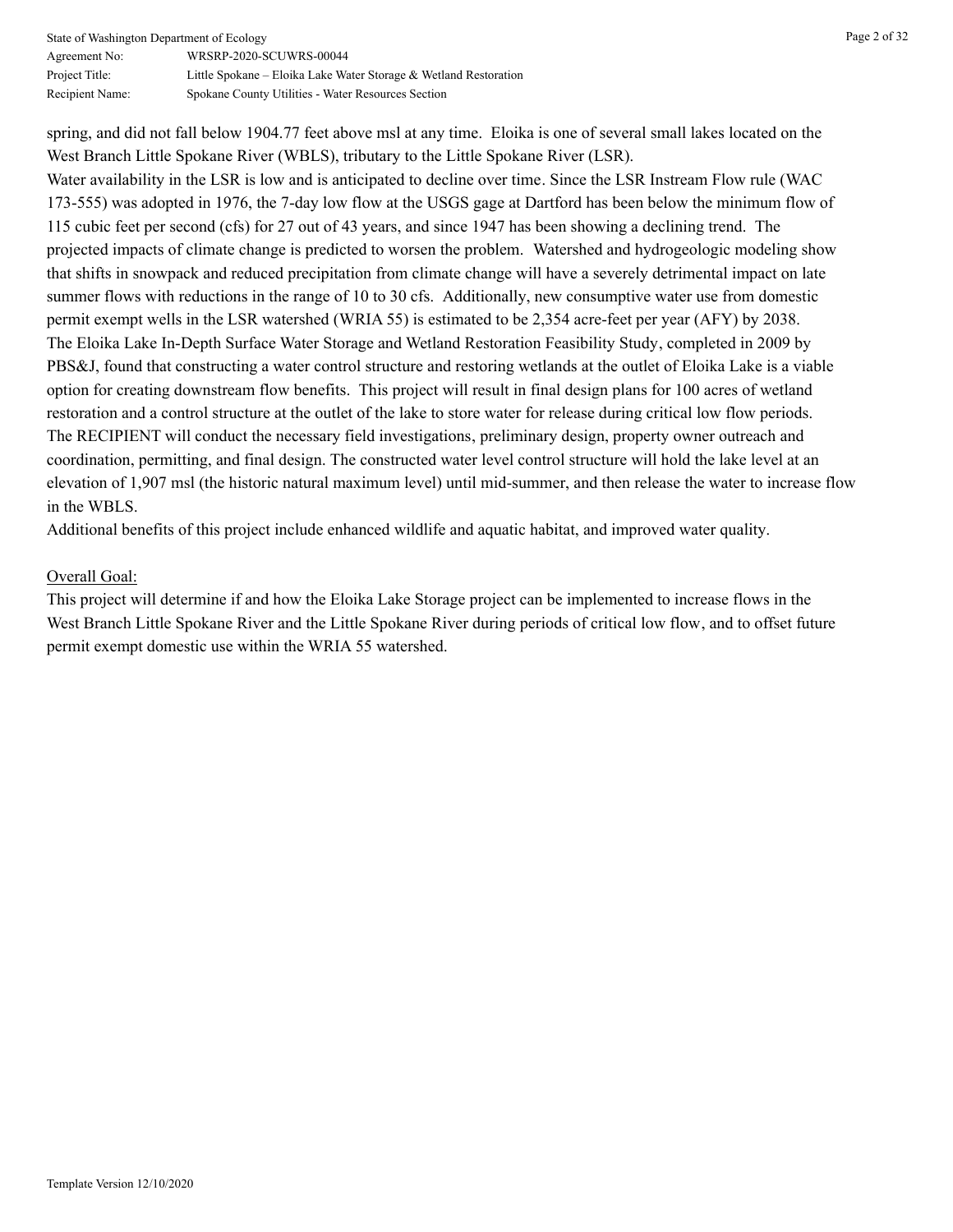State of Washington Department of Ecology Page 3 of 32 Agreement No: Project Title: Recipient Name: WRSRP-2020-SCUWRS-00044 Little Spokane – Eloika Lake Water Storage & Wetland Restoration Spokane County Utilities - Water Resources Section

### **RECIPIENT INFORMATION**

Organization Name: Spokane County Utilities - Water Resources Section

| Federal Tax ID:<br>DUNS Number: | 91-6001370<br>010205078                      |
|---------------------------------|----------------------------------------------|
| Mailing Address:                | 1004 N Freya St<br>Spokane, WA 99202         |
| Physical Address:               | 1004 N Freya St<br>Spokane, Washington 99202 |
| Organization Email:             | mhermanson@spokanecounty.org                 |

### **Contacts**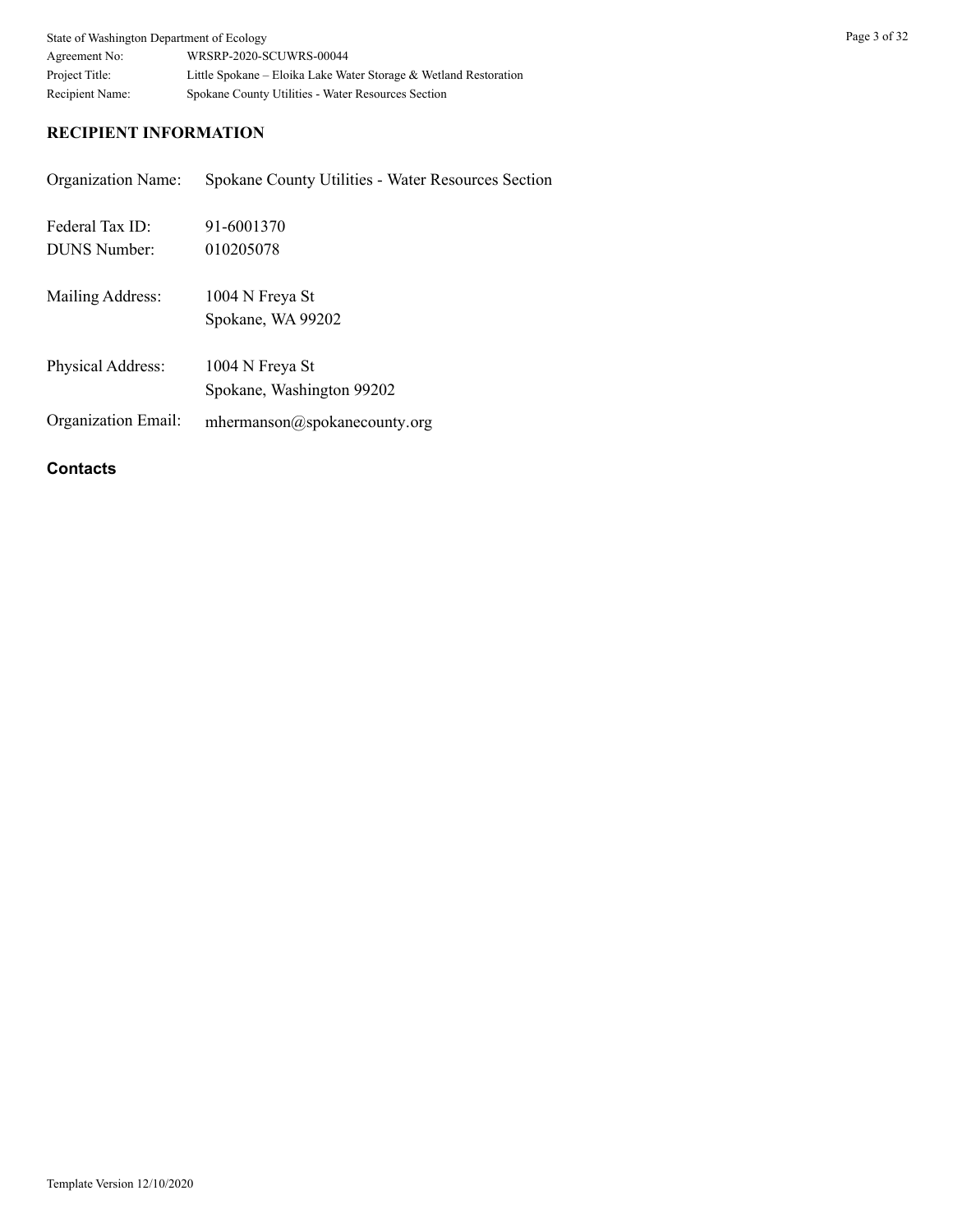Agreement No: Project Title: Recipient Name: WRSRP-2020-SCUWRS-00044 Little Spokane – Eloika Lake Water Storage & Wetland Restoration Spokane County Utilities - Water Resources Section

| <b>Project Manager</b> | Mike Hermanson                      |
|------------------------|-------------------------------------|
|                        | Water Resources Manager             |
|                        |                                     |
|                        | 1004 N. Freya St.                   |
|                        | Spokane, Washington 99202           |
|                        | Email: mhermanson@spokanecounty.org |
|                        | Phone: (509) 477-7578               |
|                        |                                     |
|                        |                                     |
|                        |                                     |
|                        | Lauri Clift                         |
| <b>Billing Contact</b> |                                     |
|                        |                                     |
|                        |                                     |
|                        | 1004 N Freya St                     |
|                        | Spokane, Washington 99202           |
|                        | Email: lclift@spokanecounty.org     |
|                        | Phone: (509) 477-7578               |
|                        |                                     |
|                        |                                     |
|                        |                                     |
|                        | <b>Scott Simmons</b>                |
| <b>Authorized</b>      | Chief Executive Officer             |
| <b>Signatory</b>       |                                     |
|                        | 1116 W. Broadway Avenue             |
|                        | Spokane, Washington 99260-2052      |
|                        | Email: ssimmons@spokanecounty.org   |
|                        | Phone: (509) 477-2600               |
|                        |                                     |
|                        |                                     |
|                        |                                     |
|                        |                                     |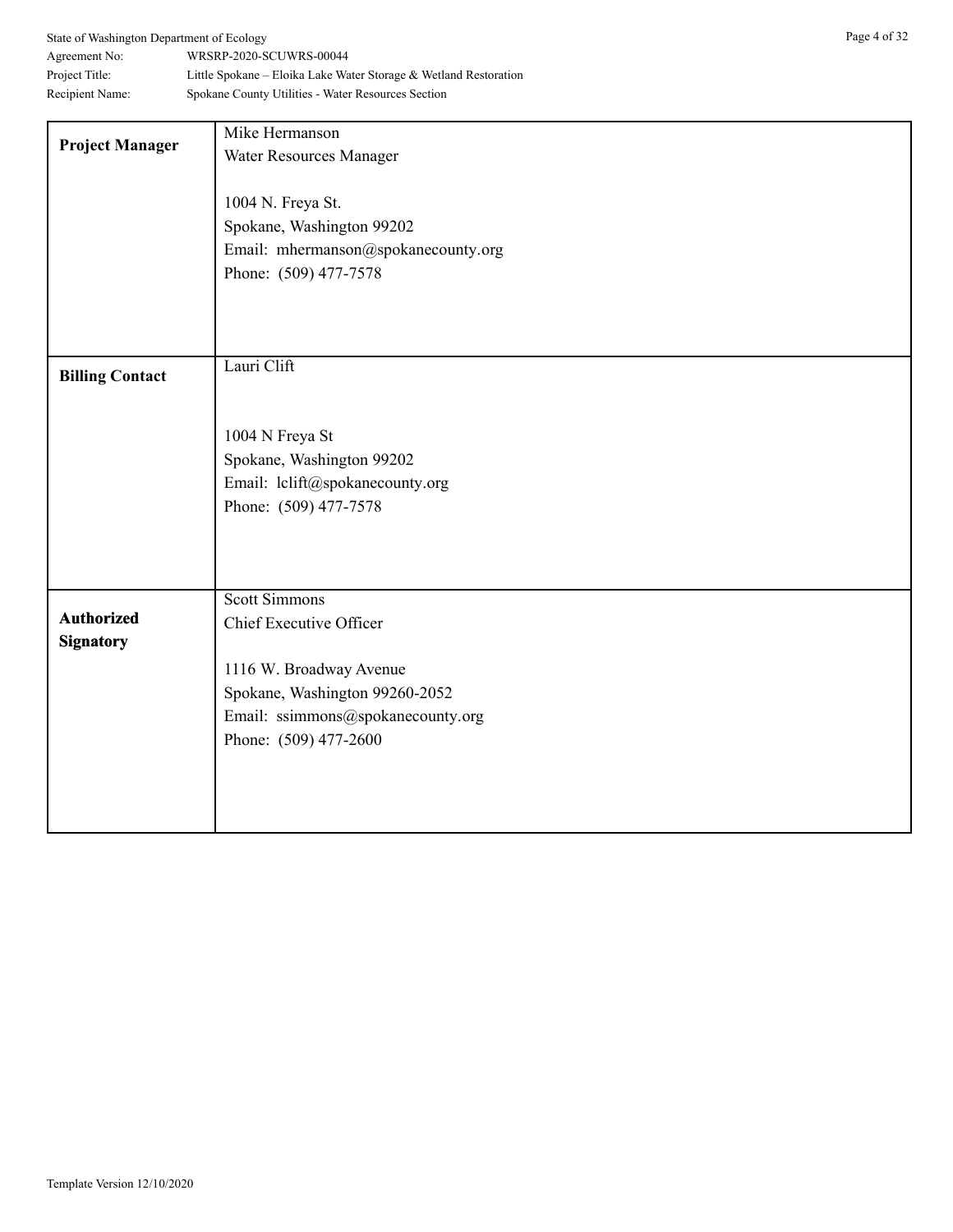State of Washington Department of Ecology Page 5 of 32 Agreement No: Project Title: Recipient Name: WRSRP-2020-SCUWRS-00044 Little Spokane – Eloika Lake Water Storage & Wetland Restoration Spokane County Utilities - Water Resources Section

### **ECOLOGY INFORMATION**

| Mailing Address:  | Department of Ecology  |
|-------------------|------------------------|
|                   | Water Resources        |
|                   | PO BOX 47600           |
|                   | Olympia, WA 98504-7600 |
| Physical Address: | Water Resources        |
|                   | 300 Desmond Drive SE   |

Lacey, WA 98503

#### **Contacts**

| Project<br><b>Manager</b>   | <b>Brandy Reynecke</b>                                                                                                |
|-----------------------------|-----------------------------------------------------------------------------------------------------------------------|
|                             | 4601 N Monroe Street<br>Spokane, Washington 99205-1295<br>Email: brey461@ecy.wa.gov<br>Phone: (509) 329-3421          |
| Financial<br><b>Manager</b> | Alvin Josephy<br>PO Box 47600<br>Olympia, Washington 98504-7600<br>Email: ajos461@ecy.wa.gov<br>Phone: (360) 407-6456 |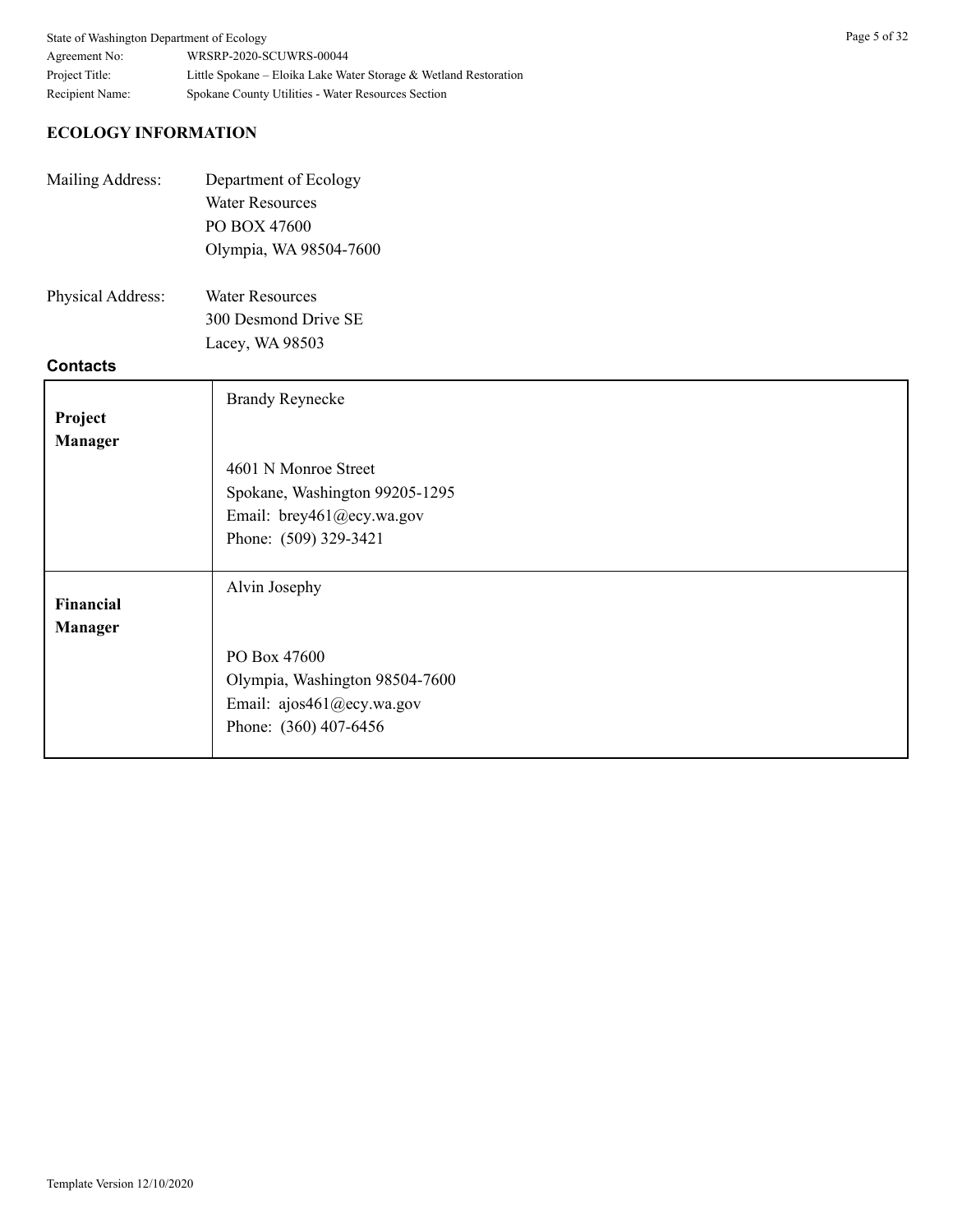### **AUTHORIZING SIGNATURES**

RECIPIENT agrees to furnish the necessary personnel, equipment, materials, services, and otherwise do all things necessary for or incidental to the performance of work as set forth in this Agreement.

RECIPIENT acknowledges that they had the opportunity to review the entire Agreement, including all the terms and conditions of this Agreement, Scope of Work, attachments, and incorporated or referenced documents, as well as all applicable laws, statutes, rules, regulations, and guidelines mentioned in this Agreement. Furthermore, the RECIPIENT has read, understood, and accepts all requirements contained within this Agreement.

This Agreement contains the entire understanding between the parties, and there are no other understandings or representations other than as set forth, or incorporated by reference, herein.

No subsequent modifications or amendments to this agreement will be of any force or effect unless in writing, signed by authorized representatives of the RECIPIENT and ECOLOGY and made a part of this agreement. ECOLOGY and RECIPIENT may change their respective staff contacts without the concurrence of either party.

This Agreement shall be subject to the written approval of Ecology's authorized representative and shall not be binding until so approved.

The signatories to this Agreement represent that they have the authority to execute this Agreement and bind their respective organizations to this Agreement.

| <b>Washington State</b> |
|-------------------------|
| Department of Ecology   |

Spokane County Utilities - Water Resources Section

Mary Verner

Water Resources

Program Manager

Template Approved to Form by Attorney General's Office

By: By:

Date Scott Simmons Date Chief Executive Officer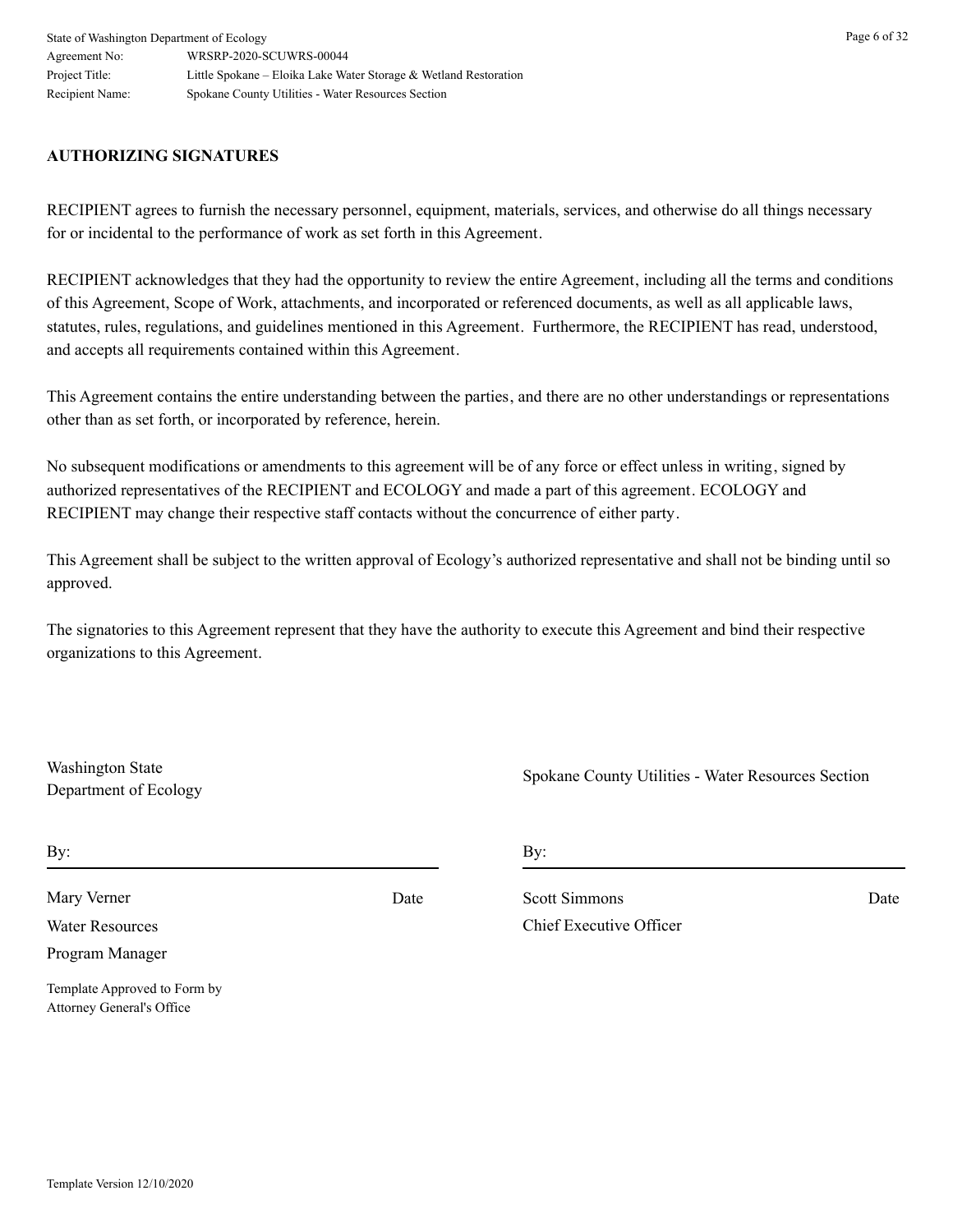State of Washington Department of Ecology Page 7 of 32 Agreement No: Project Title: Recipient Name: WRSRP-2020-SCUWRS-00044 Little Spokane – Eloika Lake Water Storage & Wetland Restoration Spokane County Utilities - Water Resources Section

### **SCOPE OF WORK**

Task Number: 1 **Task Cost:** \$36,750.00

Task Title: Project Administration

### Task Description:

A. The RECIPIENT will administer the project. Responsibilities will include, but not be limited to: maintenance of project records; submittal of requests for reimbursement and corresponding backup documentation, progress reports and recipient closeout report (including photos); compliance with applicable procurement, contracting, and interlocal agreement requirements; application for, receipt of, and compliance with all required permits, licenses, easements, or property rights necessary for the project; and submittal of required performance items.

B. The RECIPIENT must manage the project. Efforts will include: conducting, coordinating, and scheduling project activities and assuring quality control. Every effort will be made to maintain effective communication with the RECIPIENT's designees; the DEPARTMENT; all affected local, state, or federal jurisdictions; and any interested individuals or groups. The RECIPIENT must carry out this project in accordance with any completion dates outlined in this agreement.

### Task Goal Statement:

Properly managed project that meets agreement and Ecology administrative requirements.

Task Expected Outcome:

\* Timely and complete submittal of requests for reimbursement, quarterly progress reports and recipient closeout report.

\* Properly maintained project documentation

### Recipient Task Coordinator: Mike Hermanson

### **Project Administration**

| <b>Number</b> | <b>Description</b>               | Due Date   |
|---------------|----------------------------------|------------|
|               | Payment Request/Progress Reports |            |
| 12            | <b>Recipient Closeout Report</b> | 12/31/2023 |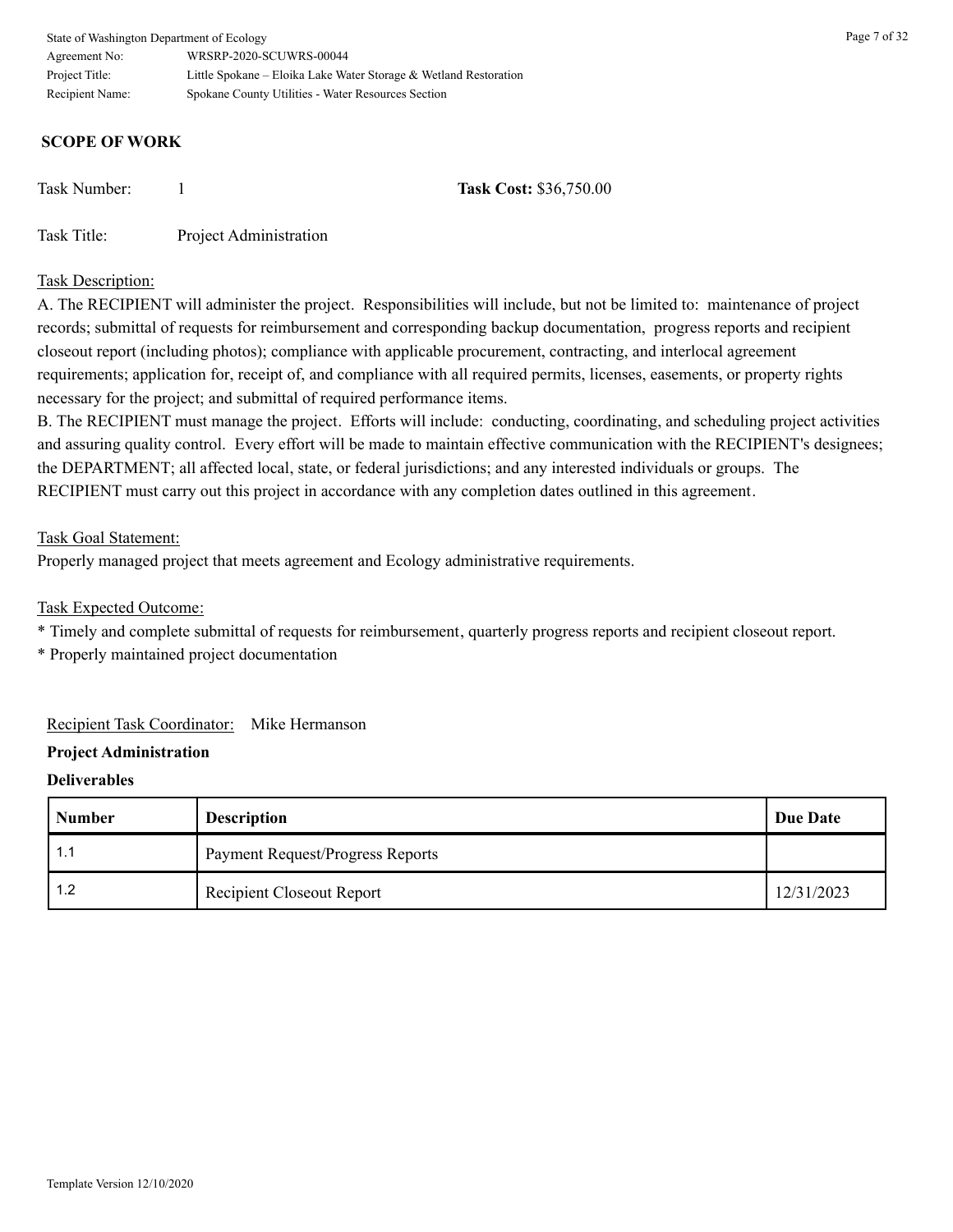State of Washington Department of Ecology Page 8 of 32 Agreement No: Project Title: Recipient Name: WRSRP-2020-SCUWRS-00044 Little Spokane – Eloika Lake Water Storage & Wetland Restoration Spokane County Utilities - Water Resources Section

### **SCOPE OF WORK**

Task Number: 2 **Task Cost:** \$5,000.00

Task Title: Cultural Resources Review

### Task Description:

A. The RECIPIENT shall ensure the following items are completed and provide the associated deliverables to ECOLOGY. The RECIPIENT must approve all materials prior to submitting them to ECOLOGY for acceptance.

B. The RECIPIENT will comply with Governor's Executive Order (GEO) 21-02 concerning archeological and cultural resources. To initiate cultural resources review the RECIPIENT will:

1. Submit to ECOLOGY a completed Ecology Cultural Resources Review form (ECY 070-537; rev. 9/2020). All submitted materials must conform to the Department of Archeology and Historic Preservation's Washington State Standards for Cultural Resource Reporting.

2. Submit to ECOLOGY a completed Ecology Inadvertent Discovery Plan (IDP) (ECY 070-560). The RECIPIENT will ensure that all contractors and subcontractors have a copy of the completed IDP prior to and while working on-site. The RECIPIENT will ensure the IDP is immediately available onsite, be implemented to address any discovery, and be available by request by any party.

C. The RECIPIENT and all contractors and subcontractors performing work onsite shall review the following Ecology video prior to proceeding with work onsite: "Inadvertent Discovery of Cultural Resources of Human Remains" (https://www.youtube.com/watch?v=cV3BppQTx9Q; 12:44 minutes).

D. The RECIPIENT must receive written notice from ECOLOGY prior to proceeding with any work with potential impacts to cultural resources. Work done prior to written notice to proceed shall not be eligible for reimbursement. This includes geotechnical work.

### Task Goal Statement:

The RECIPIENT will adhere to all Governor's Executive Order 21-02 requirements as described in the task description.

### Task Expected Outcome:

The project will be implemented in compliance with Washington State Governor's Executive Order 21-02 concerning archeological and cultural resources.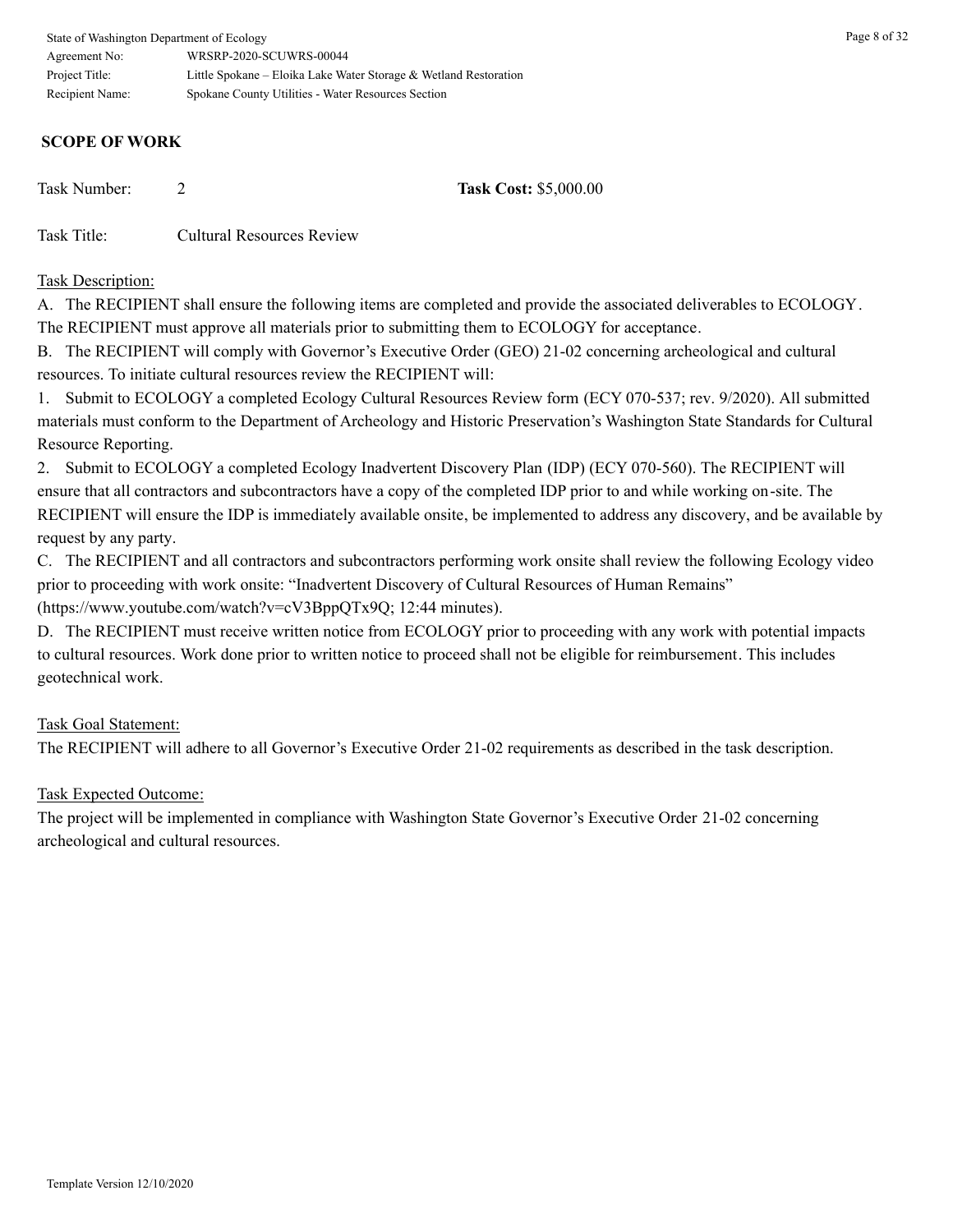### Recipient Task Coordinator: Mike Hermanson

### **Cultural Resources Review**

| <b>Number</b> | <b>Description</b>                                                                                                                                                 | <b>Due Date</b> |
|---------------|--------------------------------------------------------------------------------------------------------------------------------------------------------------------|-----------------|
| 2.1           | Submit a completed ECY 070-537 form and any supplemental cultural<br>resources documentation to the ECOLOGY Project Manager.                                       | 10/31/2021      |
| $2.2^{\circ}$ | Upload the Final Cultural Resources Review Determination Letter to EAGL.                                                                                           | 08/31/2022      |
| 2.3           | Upload to EAGL a completed ECY 070-560 (IDP) form and notify the<br><b>ECOLOGY</b>                                                                                 | 10/31/2021      |
| 2.4           | Submit an email to the ECOLOGY Project Manager confirming the<br>RECIPIENT and all contractors and subcontractors performing work onsite<br>have viewed the video. | 10/31/2021      |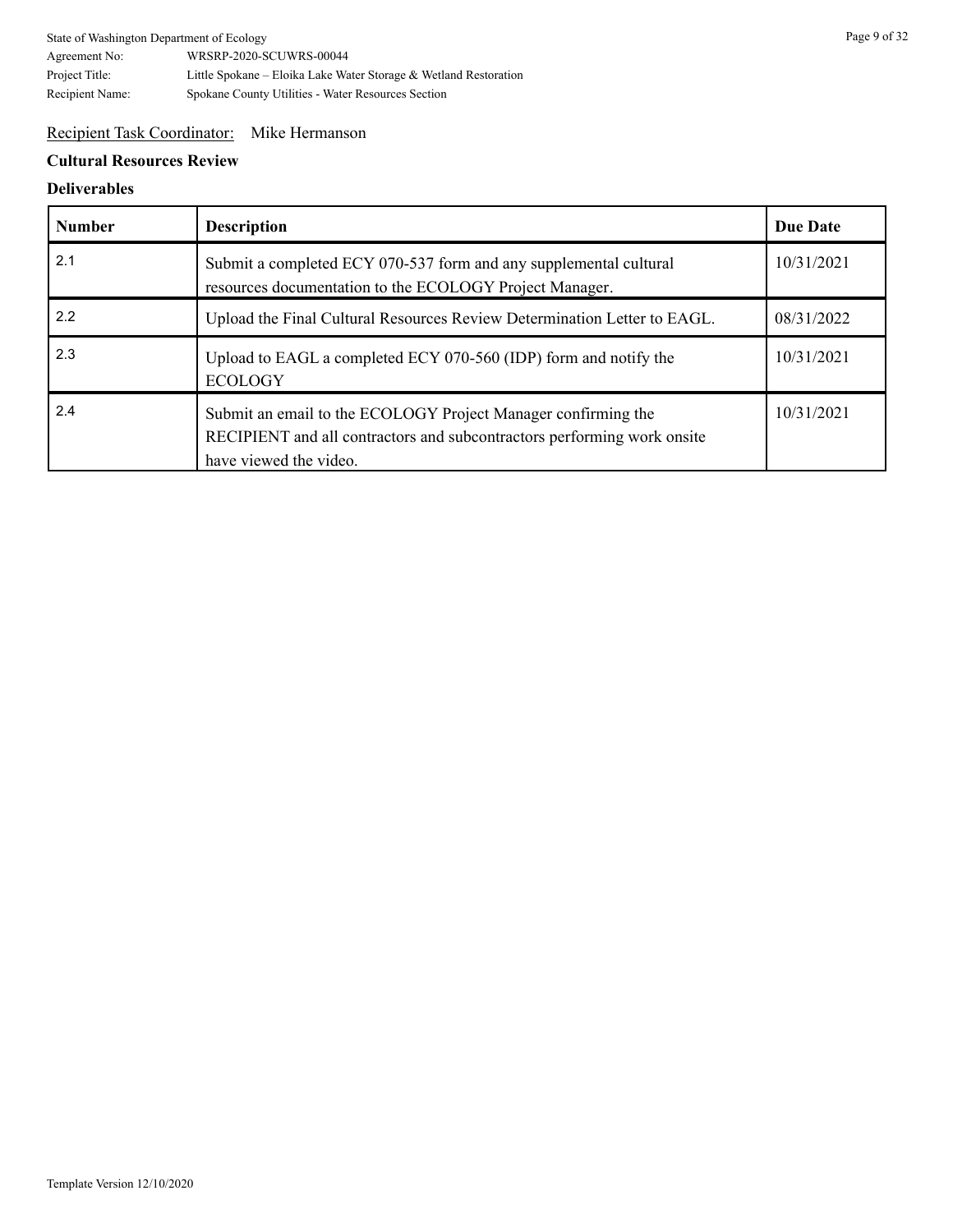State of Washington Department of Ecology Page 10 of 32 Agreement No: Project Title: Recipient Name: WRSRP-2020-SCUWRS-00044 Little Spokane – Eloika Lake Water Storage & Wetland Restoration Spokane County Utilities - Water Resources Section

### **SCOPE OF WORK**

Task Number: 3 **Task Cost:** \$21,848.00

Task Title: Stakeholder and Property Owner Outreach

### Task Description:

A. The RECIPIENT will hold public meetings, individual meetings, and direct correspondence with Stakeholders/Property owners before beginning, and after completing the Site Investigations (Task 4) and Technical Studies (Task 5) .The outreach information will include:

- 1. A description of the technical studies the RECIPIENT will conduct and how they will use the data.
- 2. The results of the studies will be presented to property owners at both individual and public meetings.

3. Solicit stakeholder and property owner input to be incorporated into the development of project designs and operational plans.

4. Discussions about land or easement acquisition opportunities for and negotiations as needed.

The RECIPIENT will invite ECOLOGY to attend the meetings.

B. The RECIPIENT will consult with impacted property owners as the project progresses from initial evaluation through design.

C. The RECPIENT will acquire access to property for the purpose of site assessment and technical studies. The RECIPIENT will acquire all necessary land owner agreement forms

The RECIPIENT will upload meeting agendas, sign in sheets, meeting summaries, and meeting presentations in the quarterly report following each meeting.

### Task Goal Statement:

Communicate and work collaboratively with stakeholders to receive endorsement of the project.

### Task Expected Outcome:

Stakeholder acceptance of the project and design to meet the needs of the property owners and the streamflow restoration goals of the project.

### Recipient Task Coordinator: Mike Hermanson

### **Stakeholder and Property Owner Outreach**

| <b>Number</b> | <b>Description</b>                                            | Due Date |
|---------------|---------------------------------------------------------------|----------|
| 3.1           | Public Meeting Agendas, Sign in sheets, and meeting summaries |          |
| 3.2           | Public meeting presentations.                                 |          |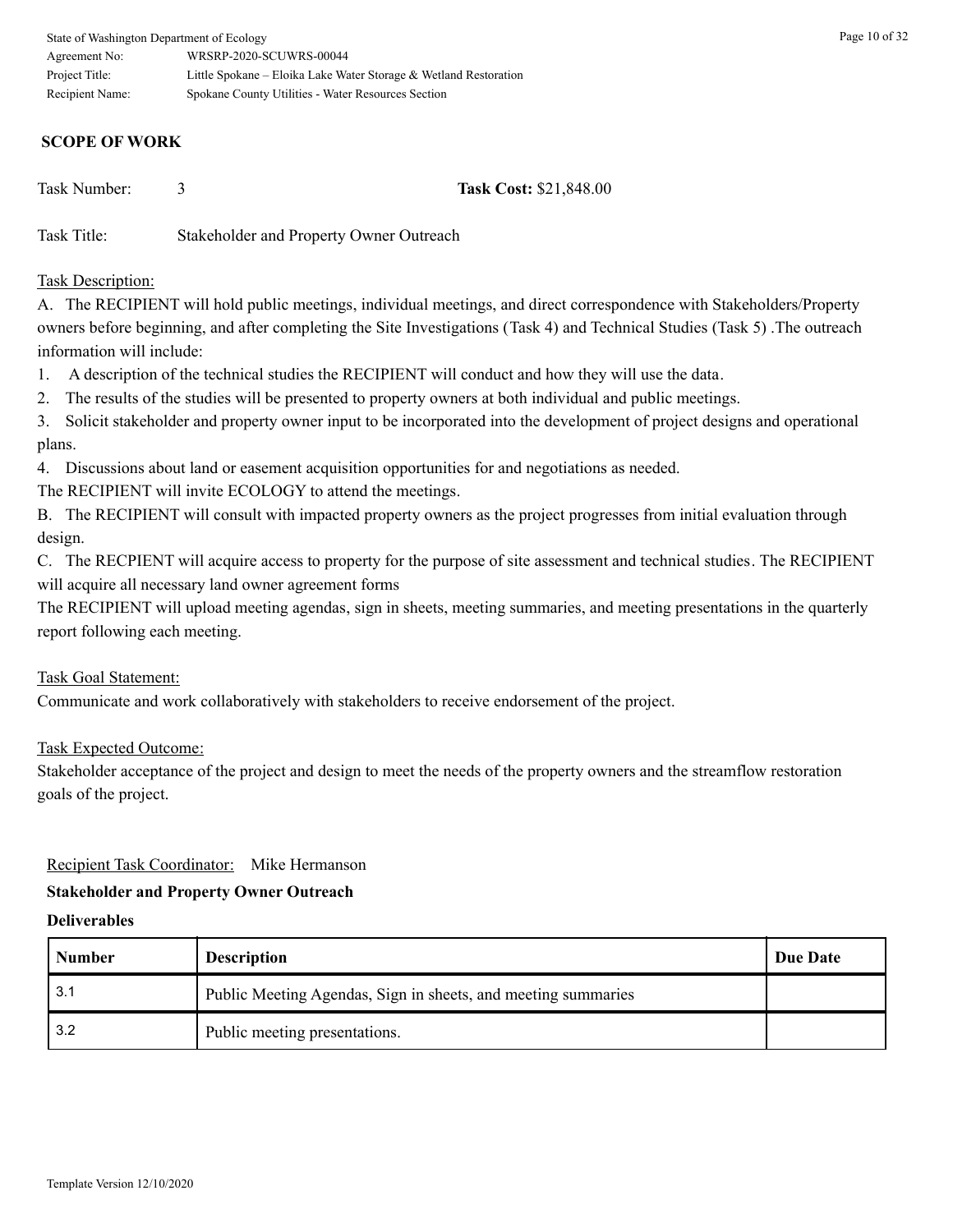State of Washington Department of Ecology Page 11 of 32 Agreement No: Project Title: Recipient Name: WRSRP-2020-SCUWRS-00044 Little Spokane – Eloika Lake Water Storage & Wetland Restoration Spokane County Utilities - Water Resources Section

### **SCOPE OF WORK**

Task Number: 4 **Task Cost:** \$155,236.00

Task Title: Site Investigations

### Task Description:

The RECIPIENT will conduct field investigations to assess the lake's hydrology and hydraulics, and to inform project design. A. The RECIPIENT will prepare and submit to ECOLOGY for approval a Water Resources Quality Assurance Project Plan (QAPP) using the Water Resources Program and Office of Columbia River Grant Special Terms and Conditions Quality Assurance Project Plan (QAPP) Template for Projects Without Water Quality Sampling (PUB 18-11-018). The QAPP must follow the Water Resources Program and Office of Columbia River Grant Special -Terms and Conditions Quality Assurance Project Plan (QAPP) Guidance (PUB 17-11-013). The RECIPIENT must have an approved QAPP signed by both the RECIPIENT and ECOLOGY before any monitoring activity. Any monitoring/data collection conducted before the QAPP receives final approval is not eligible for reimbursement.

B. The RECIPIENT will complete the following, in accordance with the approved QAPP:

a. Geotechnical investigation of the proposed outlet control structure area, including:

i. Completion of at least two borings, drilled to a depth of at least 20 feet.

ii. Collection of at least three soil samples in each boring and laboratory analysis to determine key engineering properties.

iii. Desktop analysis of available geology maps and other pertinent information.

iv. Completion of a geotechnical engineering report to summarize recommendations for construction of an outlet control structure at Eloika Lake.

b. Bathymetric survey of the lake to a depth needed to better understand lake storage volumes and inform design of the proposed outlet control structure.

c. Topographic survey of the lake's shoreline and areas near the lake's outlet that will be impacted by the proposed control structure and wetland restoration.

- d. Wetland delineation, including:
- i. Review of previous wetland reports and mapping;

ii. Preparation of a summary of wetland area and functions potentially impacted by project.

iii. Review of previous wetland mitigation reports and assessment of whether proposed mitigation is adequate and suitable for the proposed project.

iv. Wetland delineation, verified by the Army Corps of Engineers and Ecology , to identify and map wetland extents on the properties at the outlet of Eloika Lake that will be impacted by the project.

- 1. Maps must include contours at one foot intervals.
- v. Summarize the wetland delineation in a memorandum.

e. Spokane County staff will maintain the existing gage at the outlet of Eloika Lake on the West Branch Little Spokane River and will establish and maintain a lake gage.

C. The RECIPIENT will coordinate with ECOLOGY's Environmental Information Management (EIM) system coordinator to submit all data collected to ECOLOGY's EIM database.

### Task Goal Statement:

The RECIPIENT will collect all necessary data to support technical studies, project design, and permitting.

### Task Expected Outcome: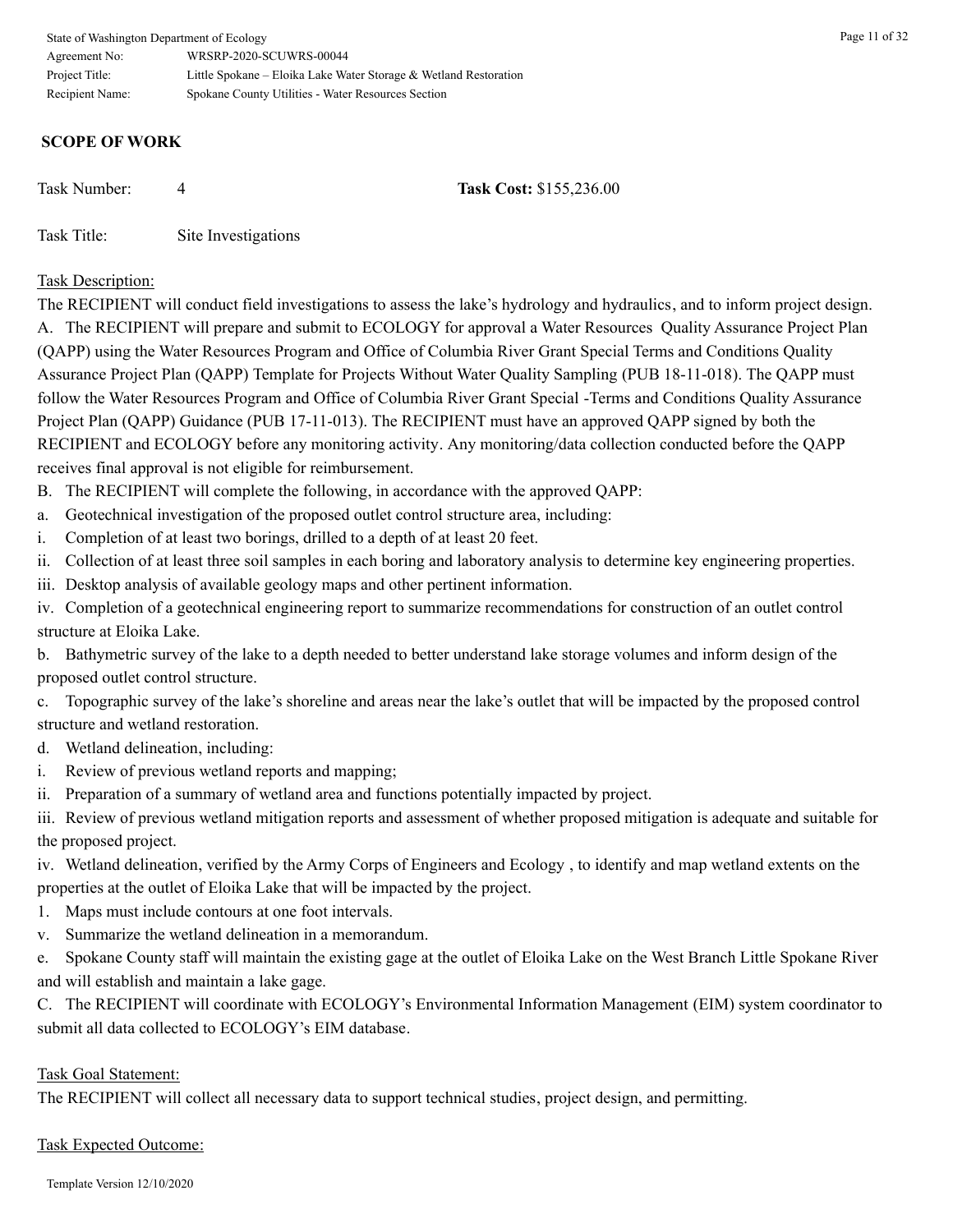| State of Washington Department of Ecology |                                                                  | Page 12 of 32 |
|-------------------------------------------|------------------------------------------------------------------|---------------|
| Agreement No:                             | WRSRP-2020-SCUWRS-00044                                          |               |
| Project Title:                            | Little Spokane – Eloika Lake Water Storage & Wetland Restoration |               |
| Recipient Name:                           | Spokane County Utilities - Water Resources Section               |               |

This task will provide data and analyses to support completion of technical studies, project design, and project permitting.

Recipient Task Coordinator: Mike Hermanson

## **Site Investigations**

| <b>Number</b> | <b>Description</b>              | <b>Due Date</b> |
|---------------|---------------------------------|-----------------|
| 4.1           | Site Investigations QAPP.       | 10/31/2021      |
| 4.2           | Topographic/Bathymetric Survey  | 04/30/2022      |
| 4.3           | Geotechnical Engineering Report | 08/31/2022      |
| 4.4           | Wetland Delineation Memorandum  | 08/31/2022      |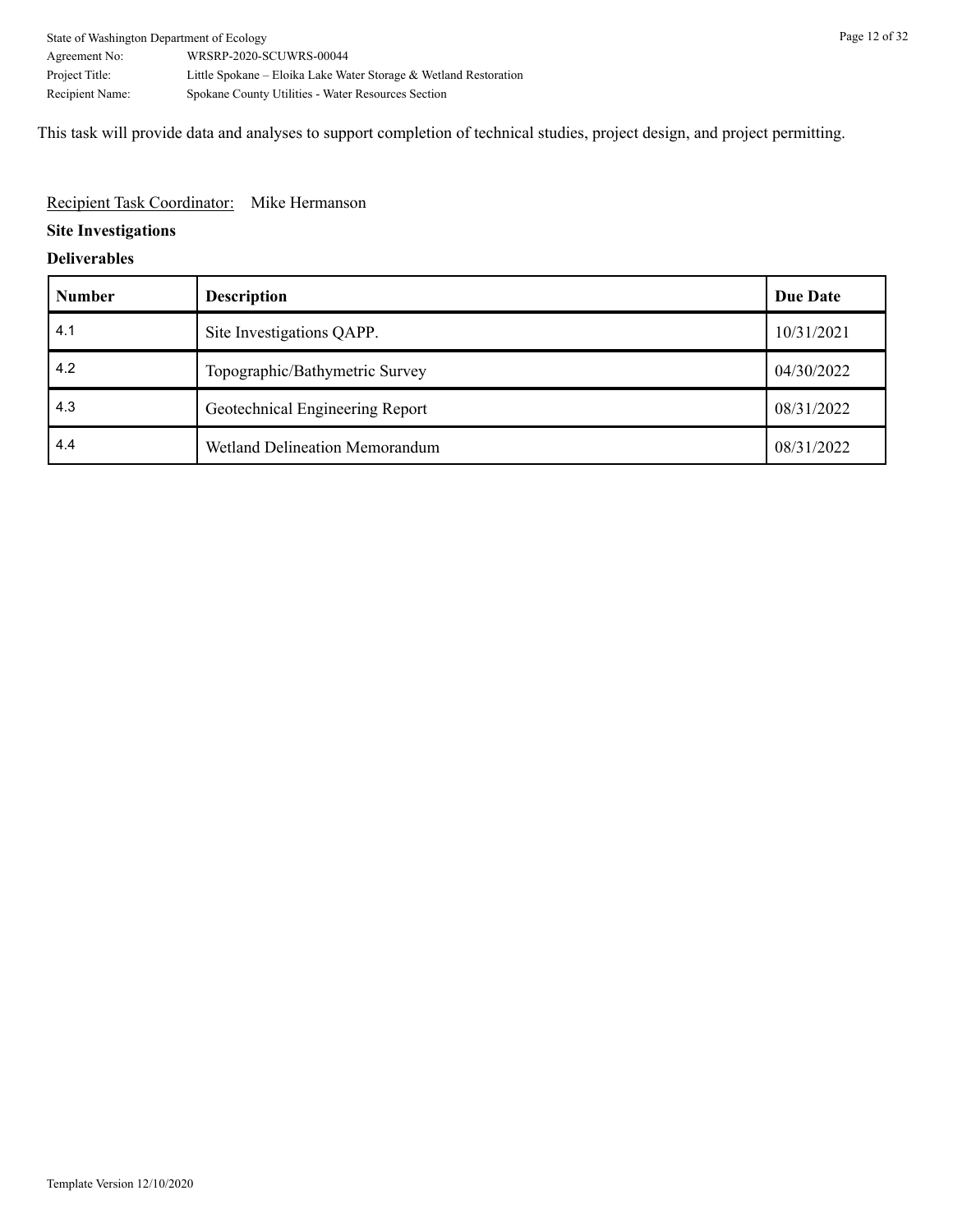State of Washington Department of Ecology Page 13 of 32 Agreement No: Project Title: Recipient Name: WRSRP-2020-SCUWRS-00044 Little Spokane – Eloika Lake Water Storage & Wetland Restoration Spokane County Utilities - Water Resources Section

### **SCOPE OF WORK**

Task Number: 5 **Task Cost:** \$118,100.00

Task Title: Technical Studies

### Task Description:

The RECIPIENT will conduct technical studies to support project design and permitting. The technical studies will include:

- A. Preliminary Hydrology and Hydraulics Analysis and Report:
- a. Delineation of the lake watershed boundary.
- b. Hydrologic calculations to estimate lake inflows and compare against recorded inflow data.
- c. Completion of hydraulic analysis to estimate flow rates, velocities, and water surface elevations at the lake outlet under both existing and proposed conditions (with the proposed outlet structure).
- d. Completion of hydraulic analysis to evaluate potential impact to downstream water surface elevations. Analysis will evaluate hydraulic conditions from lake outlet to 200 feet downstream of the proposed outlet structure.
- e. Preparation of a report summarizing lake hydrology and hydraulics in a format that will satisfy Ecology Dam Safety Office (DSO) requirements.
- B. Preliminary Operations Plan Analysis:
- a. Development of a water balance spreadsheet model to estimate flows to and from the lake on a monthly time step based on estimated inflows and control with the proposed outlet structure.
- b. Preparation of preliminary recommendations for operation of outlet gates and controls.
- c. Preparation of a memorandum summarizing the water balance and operating recommendations.
- C. Water Quality Evaluation
- a. Assess the impact of the lake outlet structure on the temperature, dissolved oxygen, and pH of water released from the lake using CE-QUAL-W2 or another approved water quality model. Develop the model using available data from TMDL work and coordinate with Ecology, Spokane County, the Washington Department of Fish and Wildlife, and the Spokane Tribe of Indians in the preparation of the model.
- b. Summarize the results of the water quality (temperature, dissolved oxygen, and pH) modeling in a memorandum.
- D. Assess Benefits and Impacts
- a. Evaluate the potential water availability benefits for offsetting permit-exempt domestic consumptive use.
- b. Evaluate benefits and impacts on adjacent landowners, including extent and timing of inundation.
- c. Evaluate and characterize the potential benefits and impacts of the proposed project on instream flows, fish habitat, and fish passage. The evaluation will be based on prior work done to characterize instream flows and fish habitat and passage conditions.
- d. Identify and evaluate wetland benefits and impacts and potential wetland mitigation.
- e. Prepare memorandum summarize potential benefits and impacts of the project in a memorandum.

### Task Goal Statement:

The goal of this task is to complete the technical studies necessary to support preliminary project design, stakeholder and property owner collaboration, final design and permitting.

### Task Expected Outcome:

Completion of technical studies necessary to support preliminary project design, stakeholder and property owner collaboration, final design and permitting.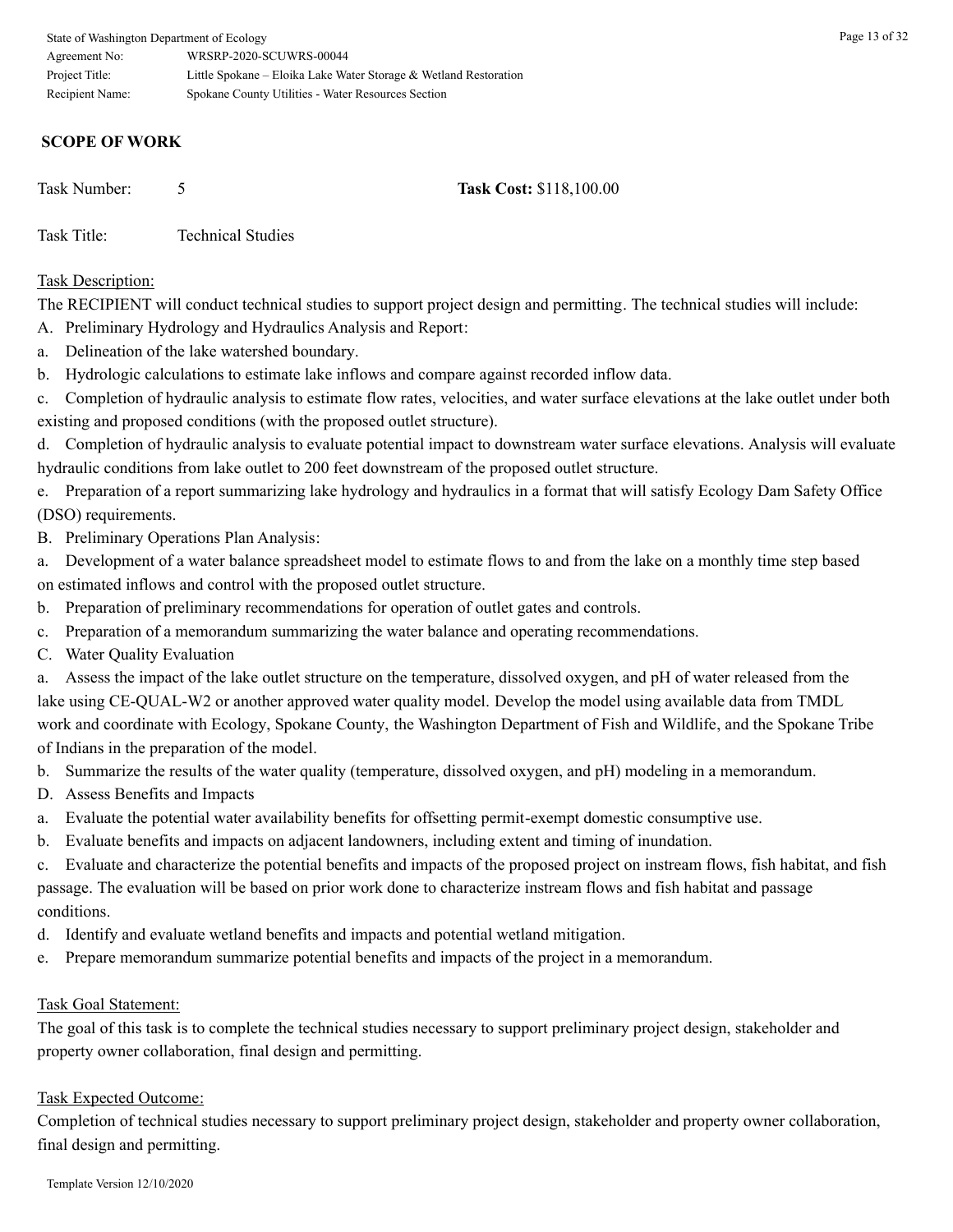## Recipient Task Coordinator: Mike Hermanson

### **Technical Studies**

| <b>Number</b> | <b>Description</b>                          | Due Date   |
|---------------|---------------------------------------------|------------|
| 5.1           | Preliminary Hydraulics and Hydrology Report | 05/31/2022 |
| 5.2           | Preliminary Operations Plan                 | 06/30/2022 |
| 5.3           | Water Quality Summary Memorandum            | 08/31/2022 |
| 5.4           | Preliminary Benefits and Impacts Memorandum | 08/31/2022 |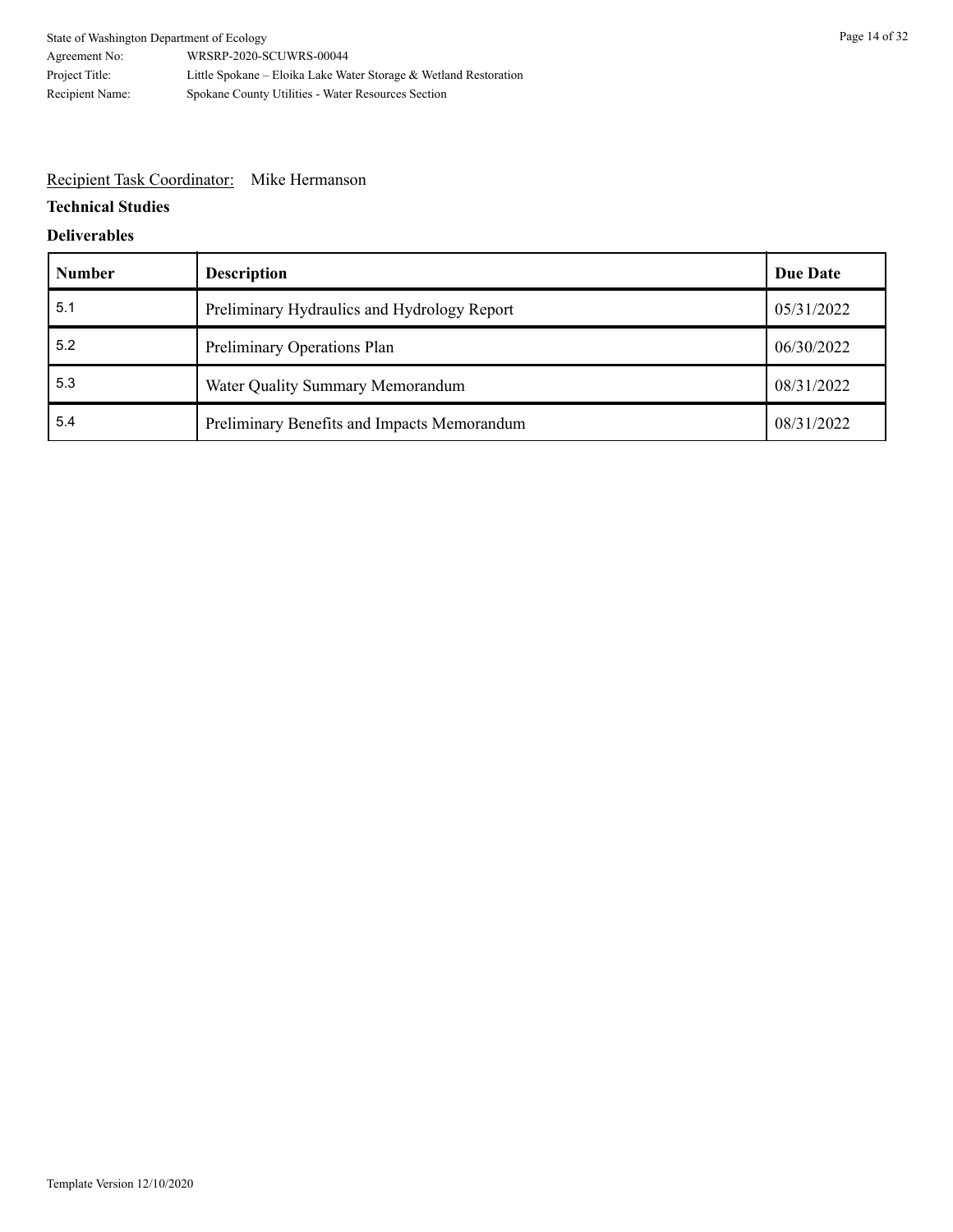State of Washington Department of Ecology Page 15 of 32 Agreement No: Project Title: Recipient Name: WRSRP-2020-SCUWRS-00044 Little Spokane – Eloika Lake Water Storage & Wetland Restoration Spokane County Utilities - Water Resources Section

### **SCOPE OF WORK**

Task Number: 6 **Task Cost:** \$185,306.00

Task Title: Design Plans and Specs

### Task Description:

The RECIPIENT shall ensure the following items are completed and provide the associated deliverables to ECOLOGY The RECIPIENT must approve all materials prior to submitting them to ECOLOGY for acceptance.

- A. The RECIPIENT will develop a Preliminary Design Report with Preliminary Design Drawings that includes:
- a. Alternatives analysis.
- b. A summary of key findings from the technical studies prepared as part of Task 5.
- c. Existing conditions plans (outlet and wetland area).
- d. Construction access plan.
- e. Site plans (outlet and wetland mitigation area).
- f. Outlet control structure plan, outlet control structure sections.
- g. Wetland mitigation plans, and wetland mitigation sections.
- h. Permitting requirements.
- i. Environmental impact analysis.
- B. 60 Percent Design Package. At a minimum, this package must include:
- a. 60 percent plans, an outline of the technical specifications, engineer's opinion of cost which includes a schedule of eligible costs, and project construction schedule.
- b. Responses to comments.
- C. 90 Percent Design Package.
- a. At a minimum, this package must include 90 percent plans, specifications, engineer's opinion of cost which includes a schedule of eligible costs, and project construction schedule.
- b. Responses to comments.
- D. Final Design Package.

a. At a minimum, this package must include final plans, specifications, engineer's opinion of cost which includes a schedule of eligible costs, and project construction schedule.

- b. Responses to comments.
- c. Updated technical study report(s) to reflect the final design of the project, including:
- i. Preliminary Hydraulics and Hydrology Report,
- ii. Preliminary Operations and Maintenance Plan,
- iii. Water Quality (Temperature) Summary Memorandum,
- iv. Preliminary Benefits and Impacts Memorandum, and
- v. Environmental Permitting Summary Memorandum.

The RECIPIENT will initiate consultation with ECOLOGY's Dam Safety Office during the preliminary design phase of the project in preparation for application for a Dam Construction Permit as part of Task 7, which will be required to construct the project. The RECIPIENT will submit design drawings and other pertinent information to ECOLOGY's Dam Safety Office for review at key design stages to ensure that the design will meet Dam Safety requirements.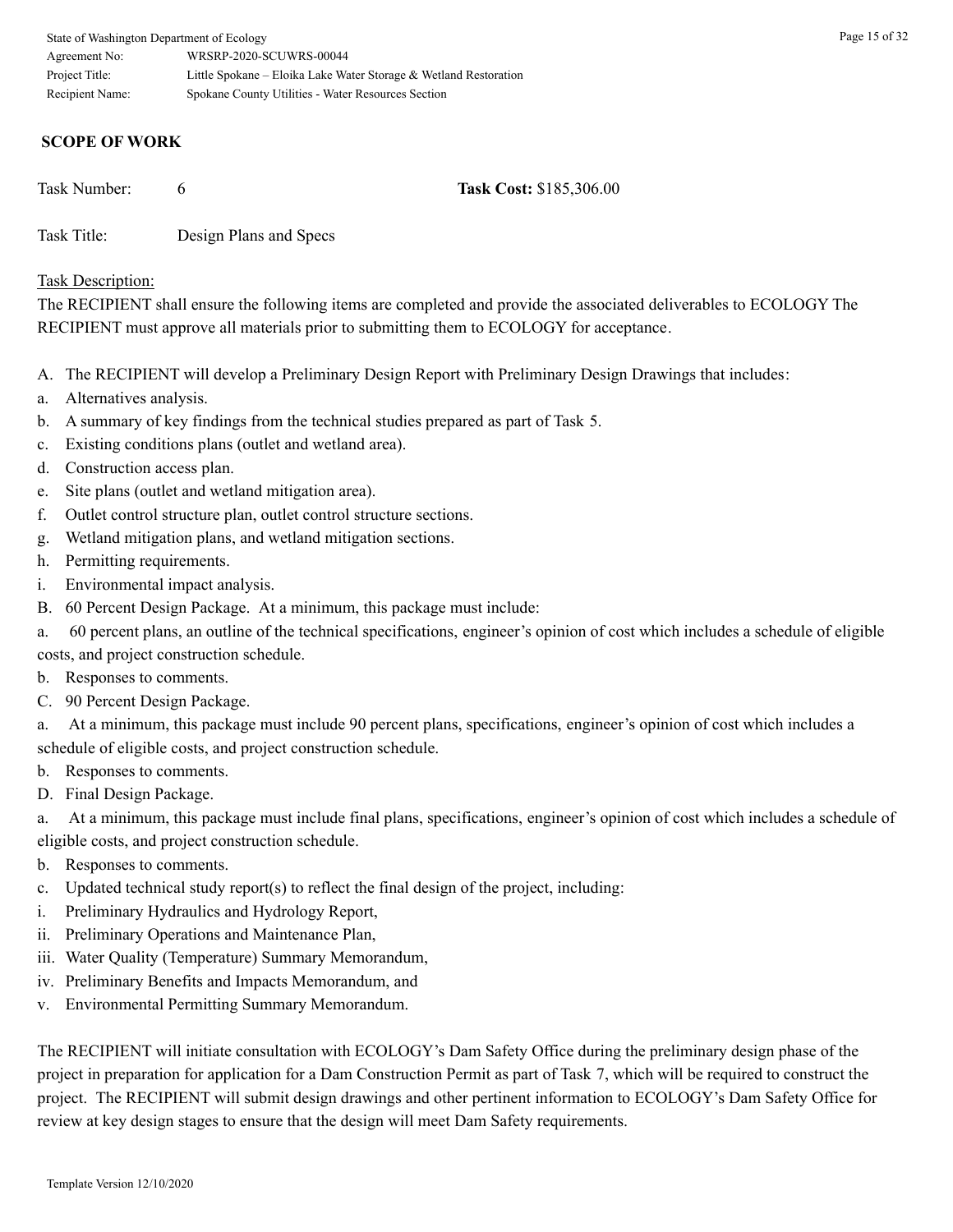State of Washington Department of Ecology Page 16 of 32 Agreement No: Project Title: Recipient Name: WRSRP-2020-SCUWRS-00044 Little Spokane – Eloika Lake Water Storage & Wetland Restoration Spokane County Utilities - Water Resources Section

### Task Goal Statement:

The goal of this task is to finalize technical studies, and prepare design reports, design drawings and specifications.

Task Expected Outcome:

The expected outcome of this task is a final design package that is ready for bidding and construction.

### Recipient Task Coordinator: Mike Hermanson

### **Design Plans and Specs**

| <b>Number</b> | <b>Description</b>                                                       | <b>Due Date</b> |
|---------------|--------------------------------------------------------------------------|-----------------|
| 6.1           | Preliminary Design Report                                                | 10/31/2022      |
| 6.2           | Preliminary Environmental Permitting Summary                             | 10/31/2022      |
| 6.3           | Response to Preliminary Design Comments                                  | 03/31/2023      |
| 6.4           | 60% Design Drawings, Specifications Outline, Opinion of Probable Costs   | 03/31/2023      |
| 6.5           | Response to 60% Design Comments                                          | 09/30/2023      |
| 6.6           | 90% Design Drawings, Draft Specifications, Opinion of Probable Costs     | 09/30/2023      |
| 6.7           | Response to 90% Design Comments                                          | 12/31/2023      |
| 6.8           | Final Design Report, Drawings, Specifications, Opinion of Probable Costs | 12/31/2023      |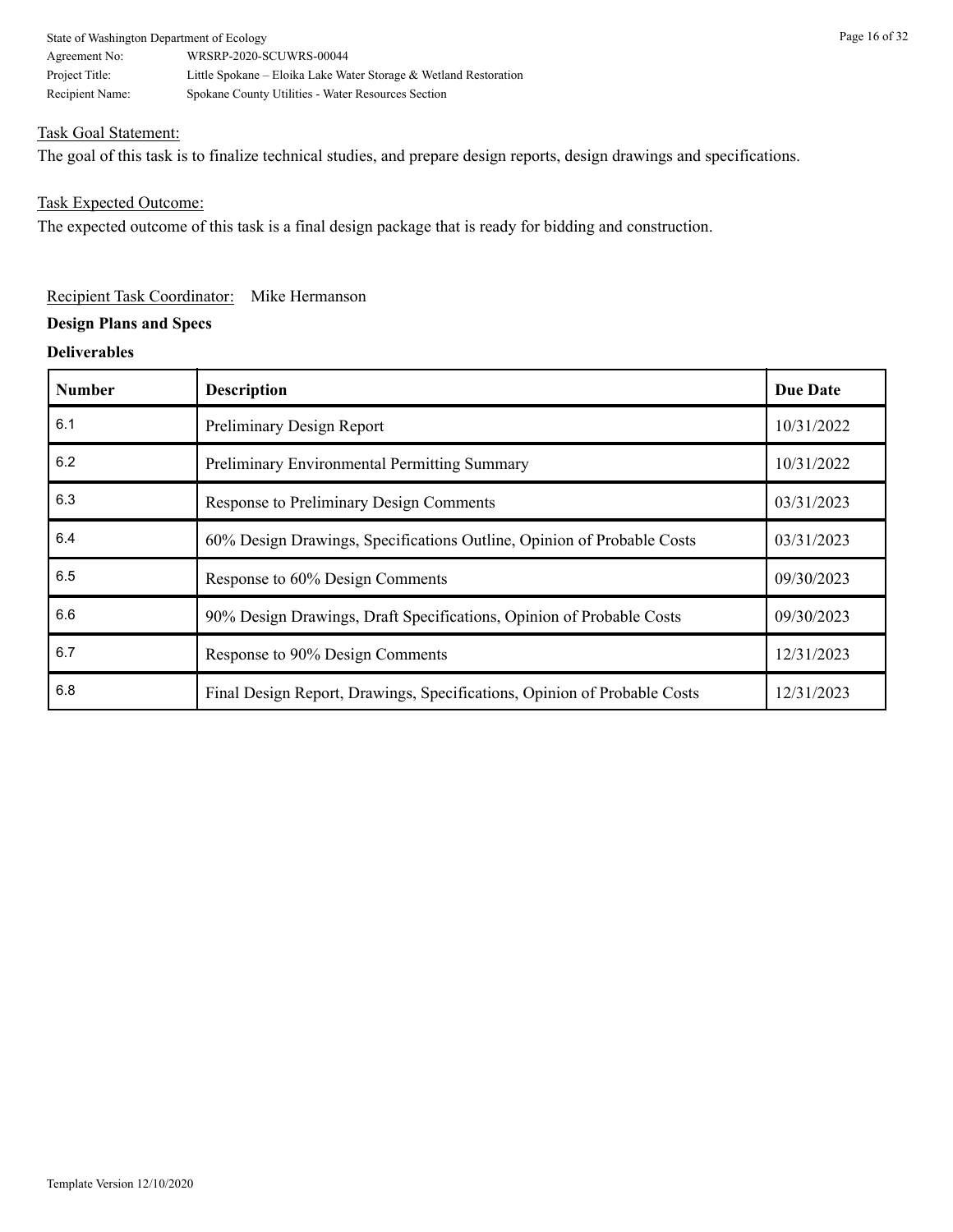State of Washington Department of Ecology Page 17 of 32 Agreement No: Project Title: Recipient Name: WRSRP-2020-SCUWRS-00044 Little Spokane – Eloika Lake Water Storage & Wetland Restoration Spokane County Utilities - Water Resources Section

### **SCOPE OF WORK**

Task Number: 7 **Task Cost:** \$77,760.00

Task Title: Project Permitting

### Task Description:

The RECIPIENT shall ensure the following items are completed and provide the associated deliverables to ECOLOGY. The RECIPIENT must approve all materials prior to submitting them to ECOLOGY for acceptance.

- A. The RECIPIENT will prepare and submit to ECOLOGY State Environmental Policy Act (SEPA) documentation.
- B. The RECIPIENT will apply for, receive, and comply with all required local, state, tribal and federal permits, licenses, easements, or property rights necessary for the project.
- C. Water Right Permit
- a. Complete water right applications for beneficially using the water supply made available for offset,
- b. Complete water right applications for reservoir storage water right.
- c. Prepare draft Reports of Examinations for the project to support Ecology's processing of the water rights.
- D. Dam Construction Permit
- a. Initiate consultation with Ecology's Dam Safety Office during the Preliminary Design Phase.
- b. Prepare the Dam Construction Permit Application and supporting documentation

c. Consult with Ecology's Dam Safety Office for review of design documents and the Dam Construction Permit Application to secure a Dam Construction Permit for the project.

### Task Goal Statement:

The goal of this task is to assess project permitting needs, develop a strategy for project permitting, consult with appropriate permitting entities and prepare permit applications.

### Task Expected Outcome:

The expected outcome of this task is a permitting approach that will enable successful project implementation and meet all appropriate regulatory requirements and completed permit applications and associated documentation.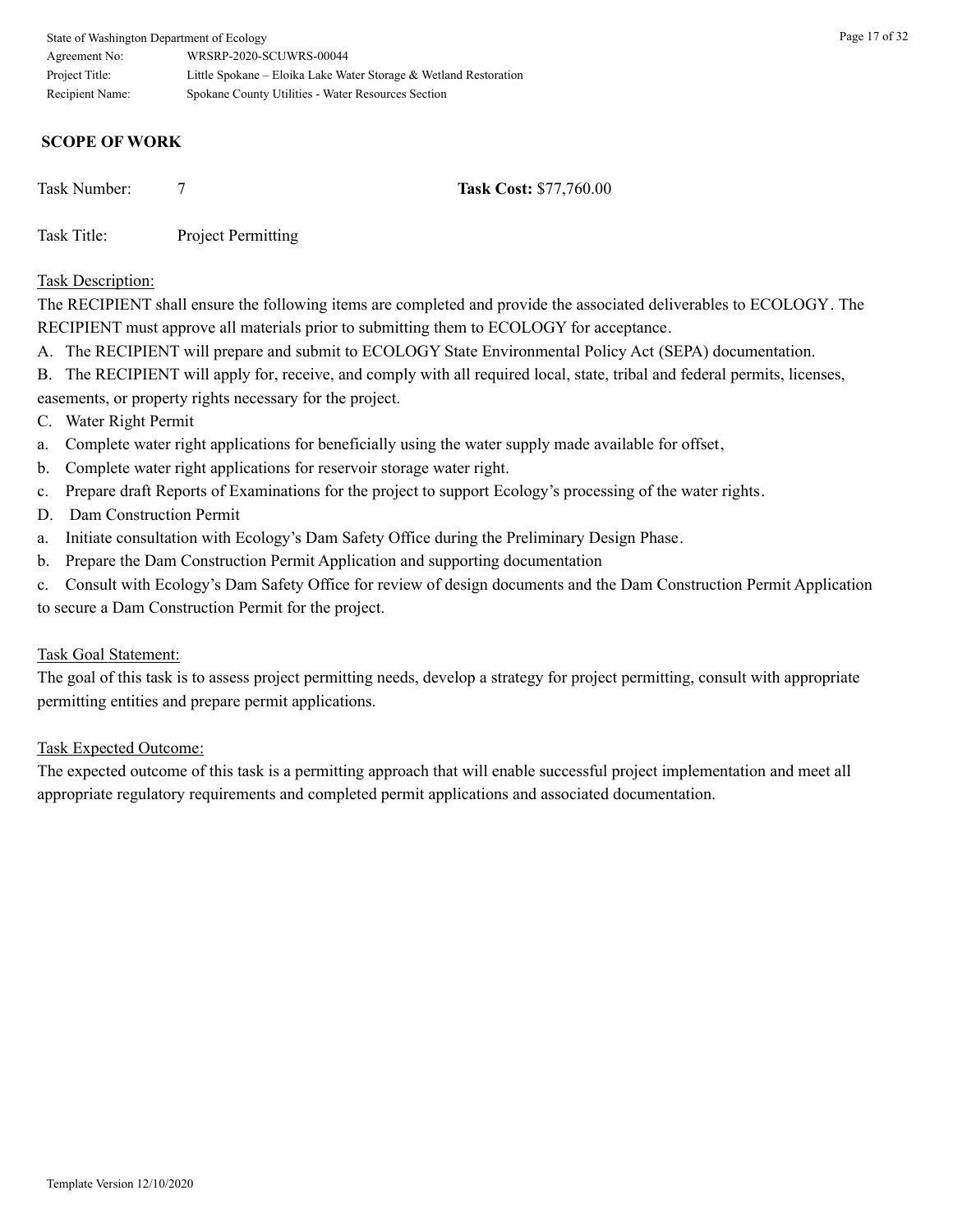| State of Washington Department of Ecology |                                                                  | Page 18 of 32 |
|-------------------------------------------|------------------------------------------------------------------|---------------|
| Agreement No:                             | WRSRP-2020-SCUWRS-00044                                          |               |
| Project Title:                            | Little Spokane – Eloika Lake Water Storage & Wetland Restoration |               |
| Recipient Name:                           | Spokane County Utilities - Water Resources Section               |               |

## Recipient Task Coordinator: Mike Hermanson

## **Project Permitting**

| <b>Number</b> | <b>Description</b>                             | Due Date   |
|---------------|------------------------------------------------|------------|
| 7.1           | Permitting Approach and Strategy Memorandum    | 08/31/2022 |
| 7.2           | Completed Permit Applications and Drawings     | 12/31/2022 |
| 7.3           | Dam Construction Permit Application            | 09/30/2023 |
| 7.4           | Supporting Reports for Dam Construction Permit | 09/30/2023 |
| 7.5           | Water Right Applications                       | 12/31/2022 |
| 7.6           | Water Rights Reports of Examination            | 03/31/2023 |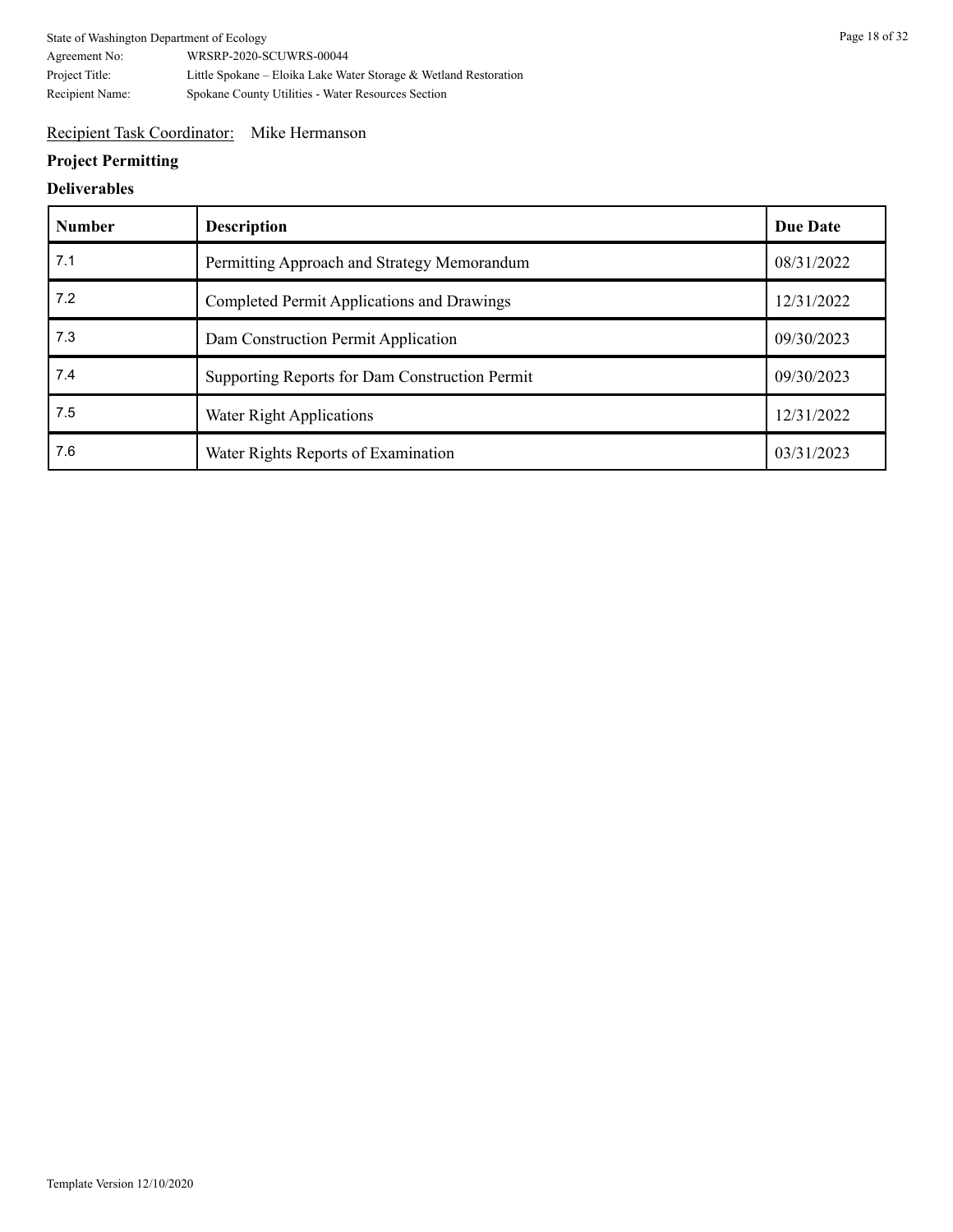### **BUDGET**

### **Funding Distribution EG220104**

**NOTE:** *The above funding distribution number is used to identify this specific agreement and budget on payment remittances and may be referenced on other communications from ECOLOGY. Your agreement may have multiple funding distribution numbers to identify each budget.*

| Funding Title:<br>Funding Effective Date: | 10/06/2020                                                  | Little Spokane – Eloika Lake Water Storage & Funding Type:<br><b>Funding Expiration Date:</b>                                                                                                                                                                                                                                                                             | Grant<br>12/31/2023 |
|-------------------------------------------|-------------------------------------------------------------|---------------------------------------------------------------------------------------------------------------------------------------------------------------------------------------------------------------------------------------------------------------------------------------------------------------------------------------------------------------------------|---------------------|
| <b>Funding Source:</b>                    |                                                             |                                                                                                                                                                                                                                                                                                                                                                           |                     |
| Title:                                    |                                                             | Watershed Restoration and Enhancement Bond Account                                                                                                                                                                                                                                                                                                                        |                     |
| Fund:                                     | 366                                                         |                                                                                                                                                                                                                                                                                                                                                                           |                     |
| Type:                                     | <b>State</b>                                                |                                                                                                                                                                                                                                                                                                                                                                           |                     |
| Funding Source %:                         | 100%                                                        |                                                                                                                                                                                                                                                                                                                                                                           |                     |
| Description:                              | participating in the defined pilot project.                 | To fund projects using tax exempt bonds. Projects include acquiring senior water rights,<br>water conservation, water reuse, stream gaging, groundwater monitoring, and developing<br>natural and constructed infrastructure designed to provide access to new water supplies,<br>with priority given to projects in watersheds developing specified plans and watersheds |                     |
| Approved Indirect Costs Rate:             |                                                             | Approved State Indirect Rate: 30%                                                                                                                                                                                                                                                                                                                                         |                     |
| Recipient Match %:                        | $0\%$                                                       |                                                                                                                                                                                                                                                                                                                                                                           |                     |
| InKind Interlocal Allowed:                | No                                                          |                                                                                                                                                                                                                                                                                                                                                                           |                     |
| InKind Other Allowed:                     | N <sub>o</sub>                                              |                                                                                                                                                                                                                                                                                                                                                                           |                     |
|                                           | Is this Funding Distribution used to match a federal grant? | No                                                                                                                                                                                                                                                                                                                                                                        |                     |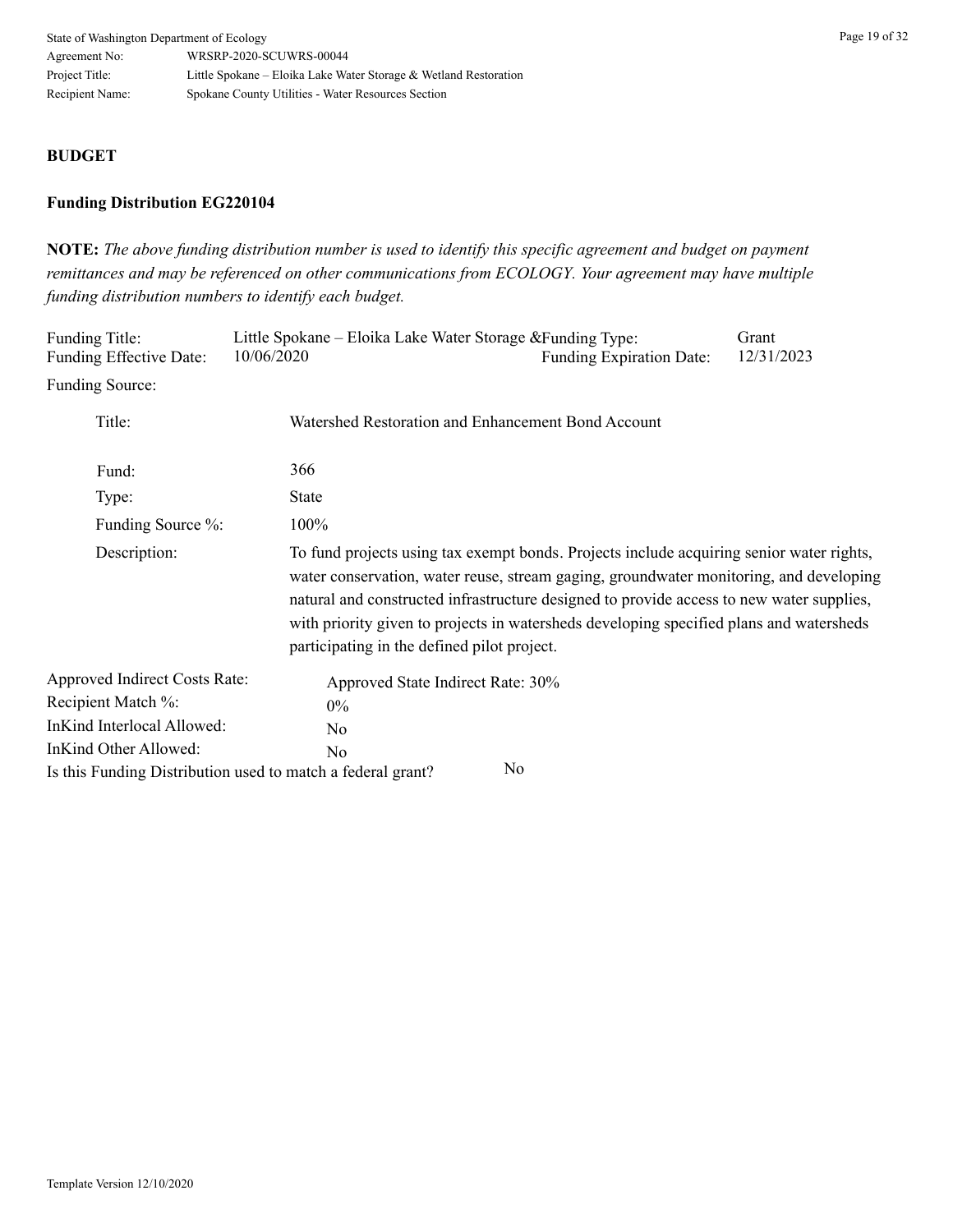| Little Spokane – Eloika Lake Water Storage & Wetla | <b>Task Total</b> |  |
|----------------------------------------------------|-------------------|--|
| Project Administration                             | 36,750.00<br>S    |  |
| <b>Cultural Resources Review</b>                   | 5,000.00<br>S     |  |
| Stakeholder and Property Owner Outreach            | 21,848.00<br>\$   |  |
| Site Investigations                                | 155,236.00<br>S   |  |
| <b>Technical Studies</b>                           | 118,100.00<br>S   |  |
| Design Plans and Specs                             | 185,306.00<br>S   |  |
| <b>Project Permitting</b>                          | 77,760.00<br>S    |  |

**Total: \$ 600,000.00**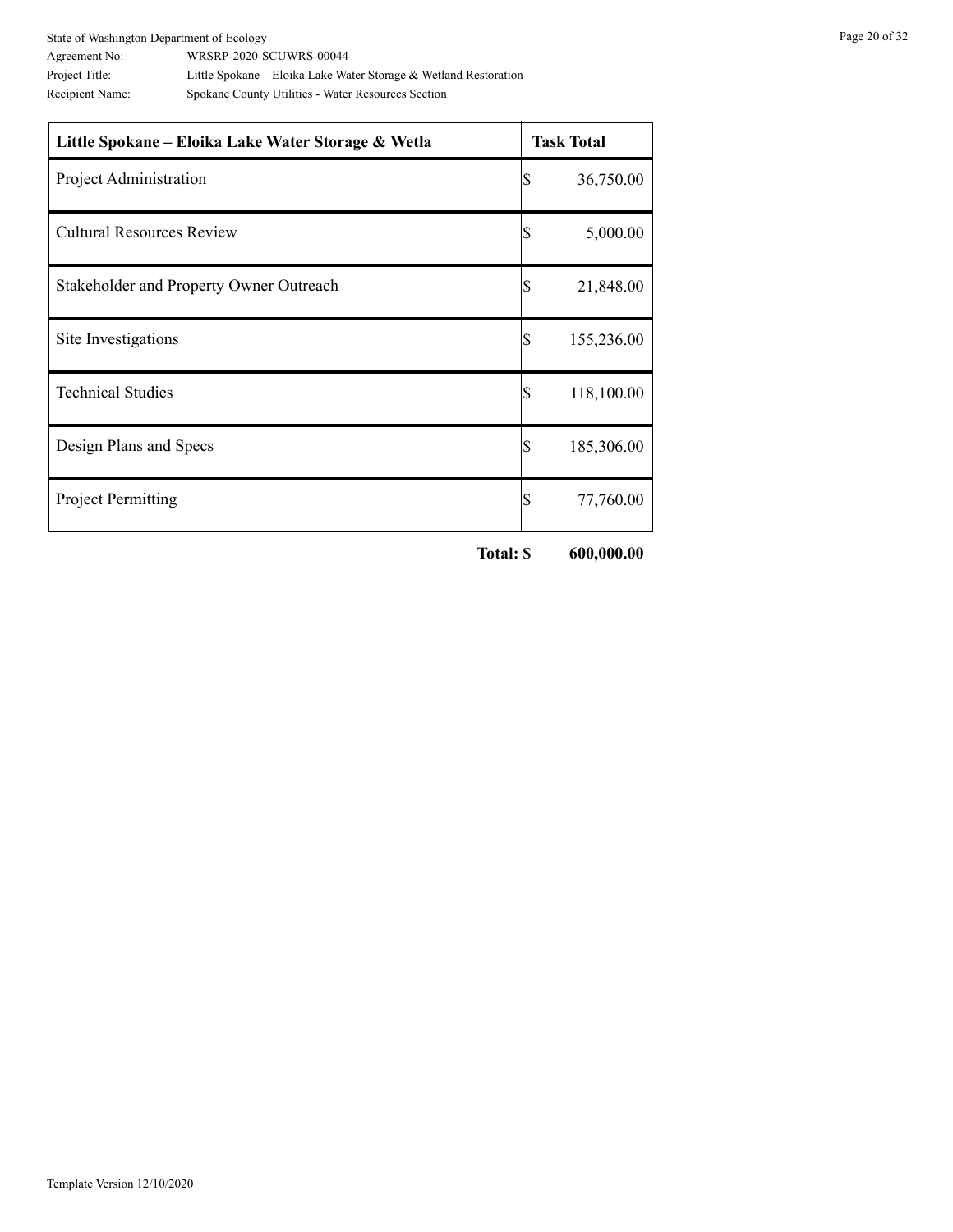State of Washington Department of Ecology Page 21 of 32 Agreement No: Project Title: Recipient Name: WRSRP-2020-SCUWRS-00044 Little Spokane – Eloika Lake Water Storage & Wetland Restoration Spokane County Utilities - Water Resources Section

### **Funding Distribution Summary**

### **Recipient / Ecology Share**

| <b>Funding Distribution Name</b>                      | <b>Recipient Match %</b> | <b>Recipient Share</b> | <b>Ecology Share</b> | Total      |
|-------------------------------------------------------|--------------------------|------------------------|----------------------|------------|
| Little Spokane – Eloika Lake<br>Water Storage & Wetla | $0.00 \%$   \$           | $0.00^{\circ}$         | 600,000.00           | 600,000.00 |
| Total                                                 |                          | 0.00                   | 600,000.00           | 600,000.00 |

### **AGREEMENT SPECIFIC TERMS AND CONDITIONS**

N/A

### **SPECIAL TERMS AND CONDITIONS**

### **GENERAL FEDERAL CONDITIONS**

**If a portion or all of the funds for this agreement are provided through federal funding sources or this agreement is used to match a federal grant award, the following terms and conditions apply to you.**

## A. CERTIFICATION REGARDING SUSPENSION, DEBARMENT, INELIGIBILITY OR VOLUNTARY EXCLUSION:

- 1. The RECIPIENT/CONTRACTOR, by signing this agreement, certifies that it is not suspended, debarred, proposed for debarment, declared ineligible or otherwise excluded from contracting with the federal government, or from receiving contracts paid for with federal funds. If the RECIPIENT/CONTRACTOR is unable to certify to the statements contained in the certification, they must provide an explanation as to why they cannot.
- 2. The RECIPIENT/CONTRACTOR shall provide immediate written notice to ECOLOGY if at any time the RECIPIENT/CONTRACTOR learns that its certification was erroneous when submitted or had become erroneous by reason of changed circumstances.
- 3. The terms covered transaction, debarred, suspended, ineligible, lower tier covered transaction, participant, person, primary covered transaction, principal, proposal, and voluntarily excluded, as used in this clause, have the meaning set out in the Definitions and Coverage sections of rules implementing Executive Order 12549. You may contact ECOLOGY for assistance in obtaining a copy of those regulations.
- 4. The RECIPIENT/CONTRACTOR agrees it shall not knowingly enter into any lower tier covered transaction with a person who is proposed for debarment under the applicable Code of Federal Regulations, debarred, suspended, declared ineligible, or voluntarily excluded from participation in this covered transaction.
- 5. The RECIPIENT/CONTRACTOR further agrees by signing this agreement, that it will include this clause titled "CERTIFICATION REGARDING SUSPENSION, DEBARMENT, INELIGIBILITY OR VOLUNTARY EXCLUSION" without modification in all lower tier covered transactions and in all solicitations for lower tier covered transactions.
- 6. Pursuant to 2CFR180.330, the RECIPIENT/CONTRACTOR is responsible for ensuring that any lower tier covered transaction complies with certification of suspension and debarment requirements.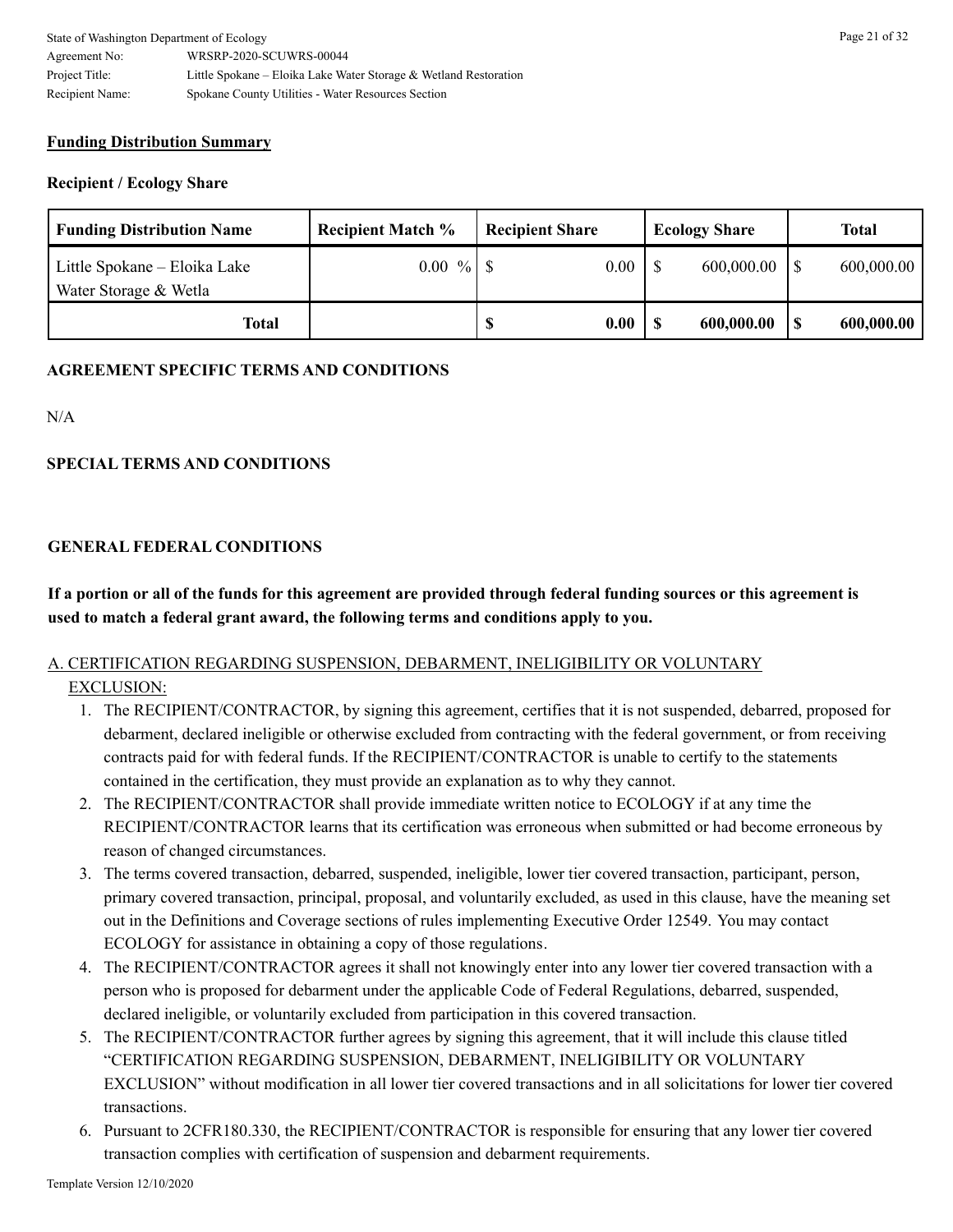- 7. RECIPIENT/CONTRACTOR acknowledges that failing to disclose the information required in the Code of Federal Regulations may result in the delay or negation of this funding agreement, or pursuance of legal remedies, including suspension and debarment.
- 8. RECIPIENT/CONTRACTOR agrees to keep proof in its agreement file, that it, and all lower tier recipients or contractors, are not suspended or debarred, and will make this proof available to ECOLOGY before requests for reimbursements will be approved for payment. RECIPIENT/CONTRACTOR must run a search in  $\leq$ http://www.sam.gov> and print a copy of completed searches to document proof of compliance.

## B. FEDERAL FUNDING ACCOUNTABILITY AND TRANSPARENCY ACT (FFATA) REPORTING REQUIREMENTS:

CONTRACTOR/RECIPIENT must complete the FFATA Data Collection Form (ECY 070-395) and return it with the signed agreement to ECOLOGY.

 Any CONTRACTOR/RECIPIENT that meets each of the criteria below must report compensation for its five top executives using the FFATA Data Collection Form.

- Receives more than \$25,000 in federal funds under this award.
- · Receives more than 80 percent of its annual gross revenues from federal funds.
- Receives more than \$25,000,000 in annual federal funds.

Ecology will not pay any invoices until it has received a completed and signed FFATA Data Collection Form. Ecology is required to report the FFATA information for federally funded agreements, including the required DUNS number, at www.fsrs.gov  $\leq$ http://www.fsrs.gov/ $\geq$  within 30 days of agreement signature. The FFATA information will be available to the public at www.usaspending.gov <http://www.usaspending.gov/>.

For more details on FFATA requirements, see www.fsrs.gov <http://www.fsrs.gov/>.

## C. FEDERAL FUNDING PROHIBITION ON CERTAIN TELECOMMUNICATIONS OR VIDEO SURVEILLANCE SERVICES OR EQUIPMENT:

As required by 2 CFR 200.216, federal grant or loan recipients and subrecipients are prohibited from obligating or expending loan or grant funds to:

- 1. Procure or obtain;
- 2. Extend or renew a contract to procure or obtain; or
- 3. Enter into a contract (or extend or renew a contract) to procure or obtain equipment, services, or systems that use covered telecommunications equipment, video surveillance services or services as a substantial or essential component of any system, or as critical technology as part of any system. As described in Public Law 115-232 <https://www.govinfo.gov/content/pkg/PLAW-115publ232/pdf/PLAW-115publ232.pdf>, section 889, covered telecommunications equipment is telecommunications equipment produced by Huawei Technologies Company or ZTE Corporation (or any subsidiary or affiliate of such entities).

Recipients, subrecipients, and borrowers also may not use federal funds to purchase certain prohibited equipment, systems, or services, including equipment, systems, or services produced or provided by entities identified in section 889, are recorded in the System for Award Management (SAM) <https://sam.gov/SAM/> exclusion list. Template Version 12/10/2020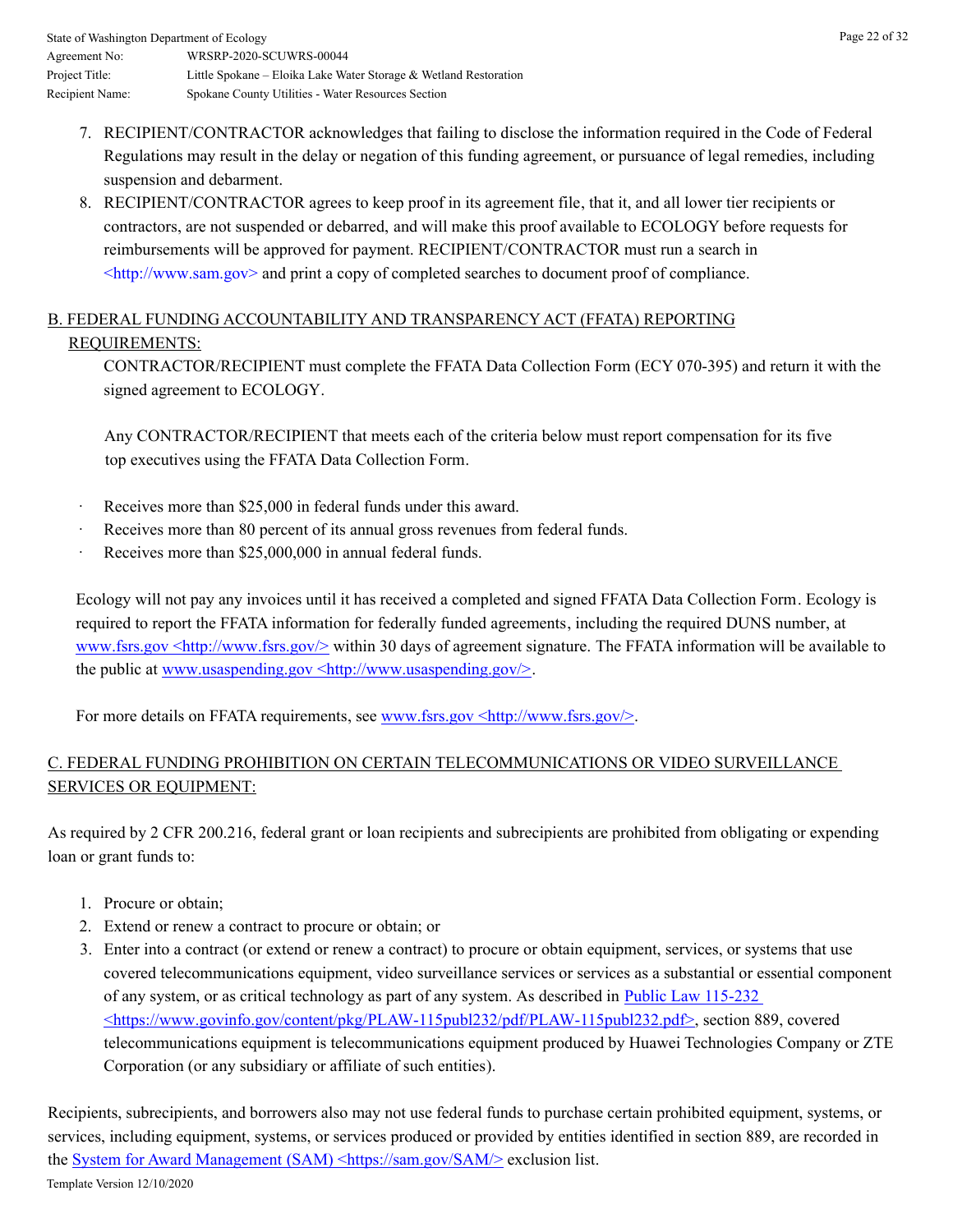### State of Washington Department of Ecology Page 23 of 32

| Agreement No:   | WRSRP-2020-SCUWRS-00044                                          |
|-----------------|------------------------------------------------------------------|
| Project Title:  | Little Spokane – Eloika Lake Water Storage & Wetland Restoration |
| Recipient Name: | Spokane County Utilities - Water Resources Section               |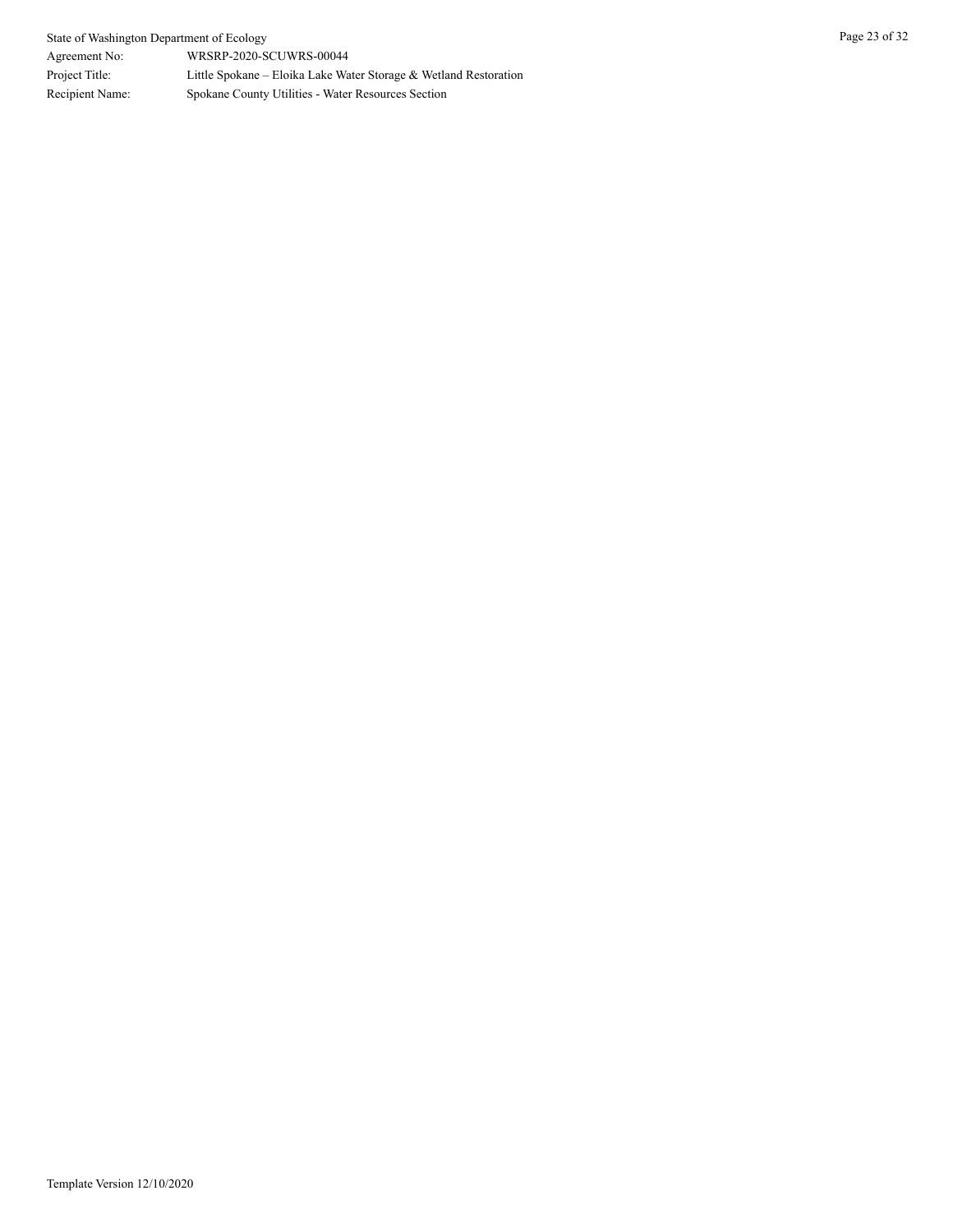## **GENERAL TERMS AND CONDITIONS**

### **Pertaining to Grant and Loan Agreements With the state of Washington, Department of Ecology**

GENERAL TERMS AND CONDITIONS For DEPARTMENT OF ECOLOGY GRANTS and LOANS 06/24/2021 Version

### 1. ADMINISTRATIVE REQUIREMENTS

a) RECIPIENT shall follow the "Administrative Requirements for Recipients of Ecology Grants and Loans – EAGL Edition." (https://fortress.wa.gov/ecy/publications/SummaryPages/1701004.html)

b) RECIPIENT shall complete all activities funded by this Agreement and be fully responsible for the proper management of all funds and resources made available under this Agreement.

c) RECIPIENT agrees to take complete responsibility for all actions taken under this Agreement, including ensuring all subgrantees and contractors comply with the terms and conditions of this Agreement. ECOLOGY reserves the right to request proof of compliance by subgrantees and contractors.

d) RECIPIENT's activities under this Agreement shall be subject to the review and approval by ECOLOGY for the extent and character of all work and services.

### 2. AMENDMENTS AND MODIFICATIONS

This Agreement may be altered, amended, or waived only by a written amendment executed by both parties. No subsequent modification(s) or amendment(s) of this Agreement will be of any force or effect unless in writing and signed by authorized representatives of both parties. ECOLOGY and the RECIPIENT may change their respective staff contacts and administrative information without the concurrence of either party.

## 3. ACCESSIBILITY REQUIREMENTS FOR COVERED TECHNOLOGY

The RECIPIENT must comply with the Washington State Office of the Chief Information Officer, OCIO Policy no. 188, Accessibility (https://ocio.wa.gov/policy/accessibility) as it relates to "covered technology." This requirement applies to all products supplied under the Agreement, providing equal access to information technology by individuals with disabilities, including and not limited to web sites/pages, web-based applications, software systems, video and audio content, and electronic documents intended for publishing on Ecology's public web site.

## 4. ARCHAEOLOGICAL AND CULTURAL RESOURCES

RECIPIENT shall take all reasonable action to avoid, minimize, or mitigate adverse effects to archaeological and historic archaeological sites, historic buildings/structures, traditional cultural places, sacred sites, or other cultural resources, hereby referred to as Cultural Resources.

The RECIPIENT must agree to hold harmless ECOLOGY in relation to any claim related to Cultural Resources discovered, disturbed, or damaged due to the RECIPIENT's project funded under this Agreement. RECIPIENT shall:

a) Contact the ECOLOGY Program issuing the grant or loan to discuss any Cultural Resources requirements for their project: • Cultural Resource Consultation and Review should be initiated early in the project planning process and must be completed prior to expenditure of Agreement funds as required by applicable State and Federal requirements.

\* For state funded construction, demolition, or land acquisitions, comply with Governor Executive Order 21-02, Archaeological and Cultural Resources.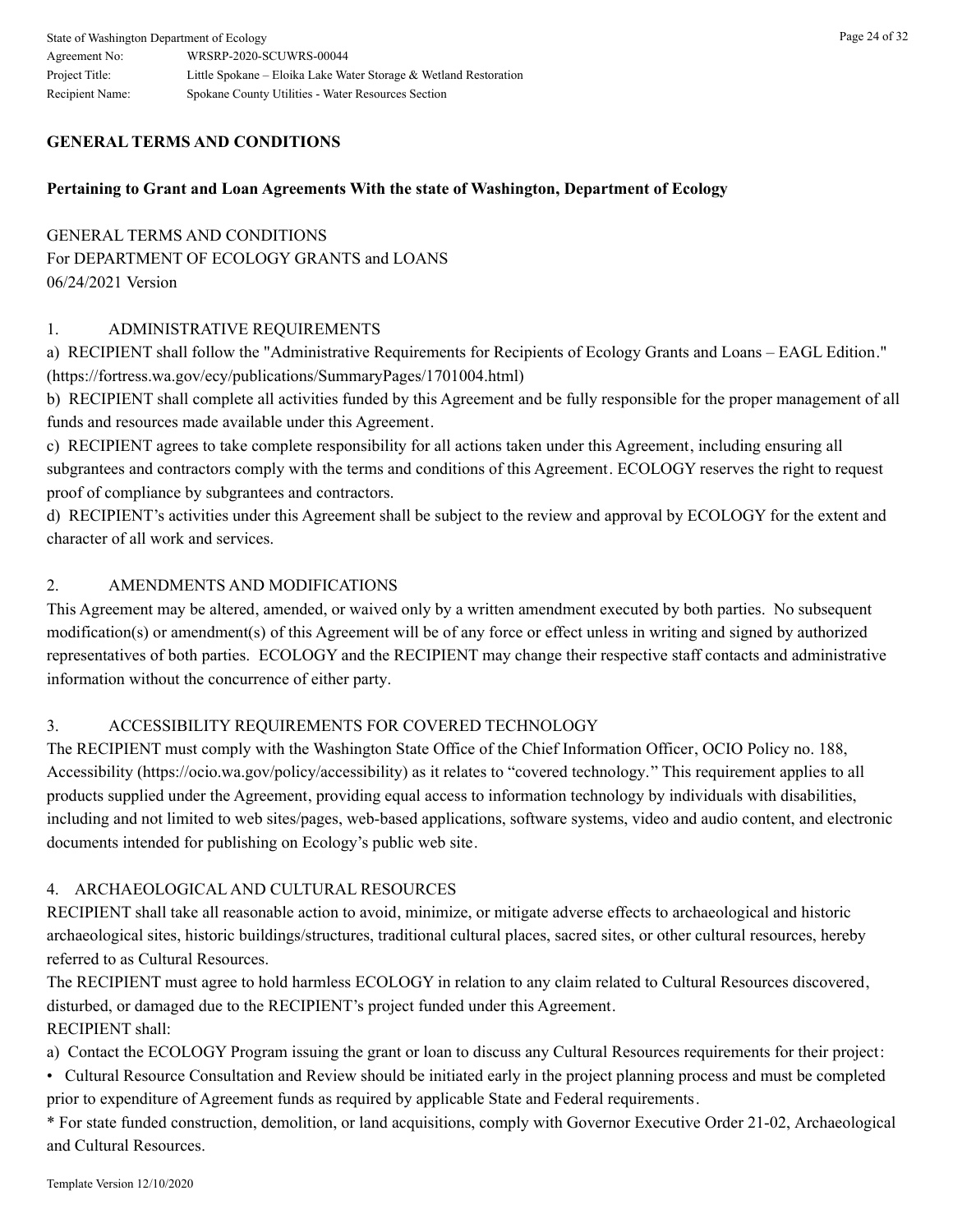• For projects with any federal involvement, comply with the National Historic Preservation Act of 1966 (Section 106).

b) If required by the ECOLOGY Program, submit an Inadvertent Discovery Plan (IDP) to ECOLOGY prior to implementing any project that involves field activities. ECOLOGY will provide the IDP form. RECIPIENT shall:

• Keep the IDP at the project site.

• Make the IDP readily available to anyone working at the project site.

• Discuss the IDP with staff, volunteers, and contractors working at the project site.

• Implement the IDP when Cultural Resources or human remains are found at the project site.

c) If any Cultural Resources are found while conducting work under this Agreement, follow the protocol outlined in the project IDP.

• Immediately stop work and notify the ECOLOGY Program, who will notify the Department of Archaeology and Historic Preservation at (360) 586-3065, any affected Tribe, and the local government.

d) If any human remains are found while conducting work under this Agreement, follow the protocol outlined in the project IDP.

• Immediately stop work and notify the local Law Enforcement Agency or Medical Examiner/Coroner's Office, the Department of Archaeology and Historic Preservation at (360) 790-1633, and then the ECOLOGY Program.

e) Comply with RCW 27.53, RCW 27.44, and RCW 68.50.645, and all other applicable local, state, and federal laws protecting Cultural Resources and human remains.

## 5. ASSIGNMENT

No right or claim of the RECIPIENT arising under this Agreement shall be transferred or assigned by the RECIPIENT.

## 6. COMMUNICATION

RECIPIENT shall make every effort to maintain effective communications with the RECIPIENT's designees, ECOLOGY, all affected local, state, or federal jurisdictions, and any interested individuals or groups.

## 7. COMPENSATION

a) Any work performed prior to effective date of this Agreement will be at the sole expense and risk of the RECIPIENT. ECOLOGY must sign the Agreement before any payment requests can be submitted.

b) Payments will be made on a reimbursable basis for approved and completed work as specified in this Agreement.

c) RECIPIENT is responsible to determine if costs are eligible. Any questions regarding eligibility should be clarified with ECOLOGY prior to incurring costs. Costs that are conditionally eligible require approval by ECOLOGY prior to expenditure. d) RECIPIENT shall not invoice more than once per month unless agreed on by ECOLOGY.

e) ECOLOGY will not process payment requests without the proper reimbursement forms, Progress Report and supporting documentation. ECOLOGY will provide instructions for submitting payment requests.

f) ECOLOGY will pay the RECIPIENT thirty (30) days after receipt of a properly completed request for payment.

g) RECIPIENT will receive payment through Washington State's Office of Financial Management's Statewide Payee Desk. To receive payment you must register as a statewide vendor by submitting a statewide vendor registration form and an IRS W-9 form at website, https://ofm.wa.gov/it-systems/statewide-vendorpayee-services. If you have questions about the vendor registration process, you can contact Statewide Payee Help Desk at (360) 407-8180 or email PayeeRegistration@ofm.wa.gov. h) ECOLOGY may, at its sole discretion, withhold payments claimed by the RECIPIENT if the RECIPIENT fails to satisfactorily comply with any term or condition of this Agreement.

i) Monies withheld by ECOLOGY may be paid to the RECIPIENT when the work described herein, or a portion thereof, has been completed if, at ECOLOGY's sole discretion, such payment is reasonable and approved according to this Agreement, as appropriate, or upon completion of an audit as specified herein.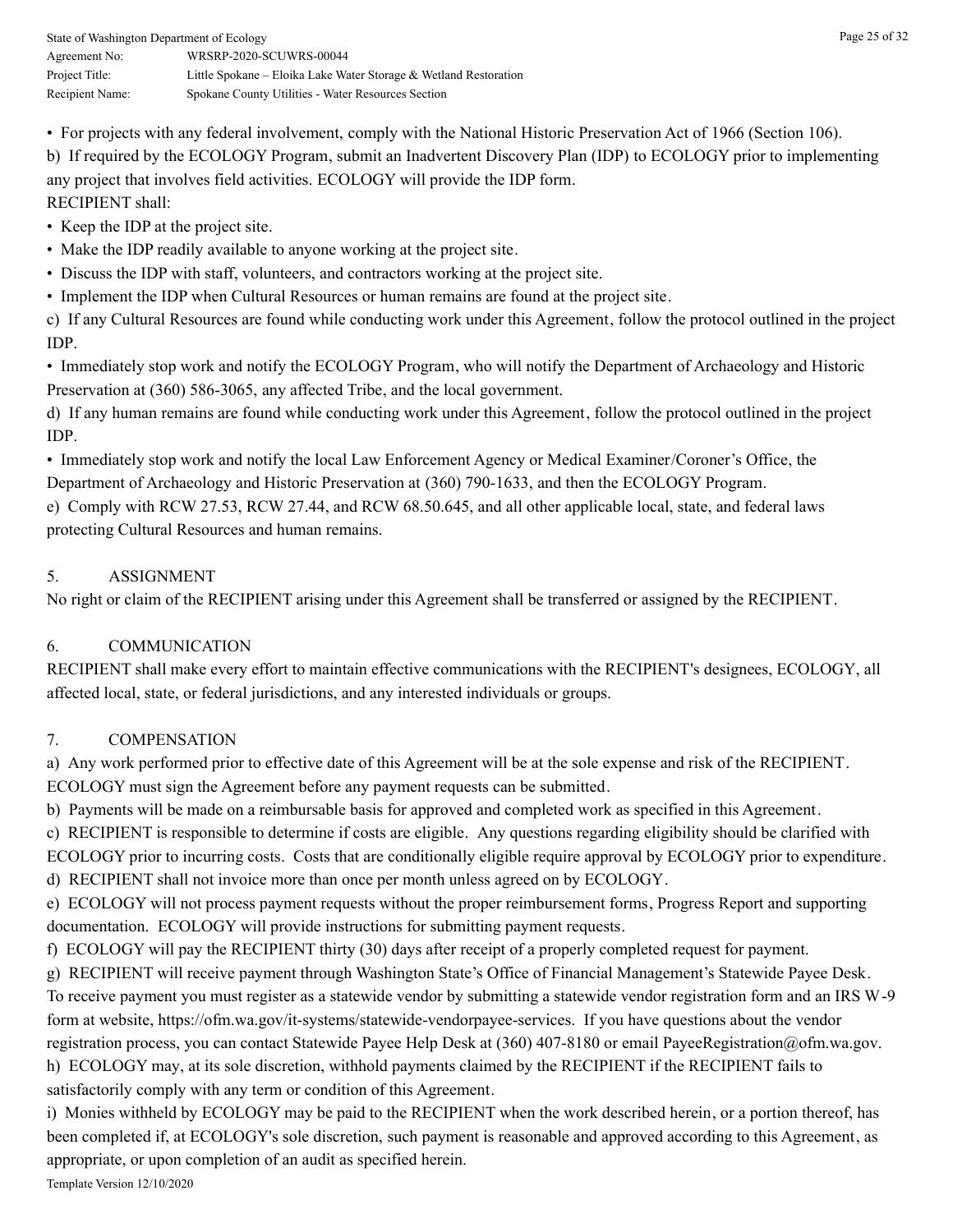j) RECIPIENT must submit within thirty (30) days after the expiration date of this Agreement, all financial, performance, and other reports required by this Agreement. Failure to comply may result in delayed reimbursement.

## 8. COMPLIANCE WITH ALL LAWS

RECIPIENT agrees to comply fully with all applicable federal, state and local laws, orders, regulations, and permits related to this Agreement, including but not limited to:

a) RECIPIENT agrees to comply with all applicable laws, regulations, and policies of the United States and the State of Washington which affect wages and job safety.

b) RECIPIENT agrees to be bound by all applicable federal and state laws, regulations, and policies against discrimination.

c) RECIPIENT certifies full compliance with all applicable state industrial insurance requirements.

d) RECIPIENT agrees to secure and provide assurance to ECOLOGY that all the necessary approvals and permits required by authorities having jurisdiction over the project are obtained. RECIPIENT must include time in their project timeline for the permit and approval processes.

ECOLOGY shall have the right to immediately terminate for cause this Agreement as provided herein if the RECIPIENT fails to comply with above requirements.

If any provision of this Agreement violates any statute or rule of law of the state of Washington, it is considered modified to conform to that statute or rule of law.

## 9. CONFLICT OF INTEREST

RECIPIENT and ECOLOGY agree that any officer, member, agent, or employee, who exercises any function or responsibility in the review, approval, or carrying out of this Agreement, shall not have any personal or financial interest, direct or indirect, nor affect the interest of any corporation, partnership, or association in which he/she is a part, in this Agreement or the proceeds thereof.

## 10. CONTRACTING FOR GOODS AND SERVICES

RECIPIENT may contract to buy goods or services related to its performance under this Agreement. RECIPIENT shall award all contracts for construction, purchase of goods, equipment, services, and professional architectural and engineering services through a competitive process, if required by State law. RECIPIENT is required to follow procurement procedures that ensure legal, fair, and open competition.

RECIPIENT must have a standard procurement process or follow current state procurement procedures. RECIPIENT may be required to provide written certification that they have followed their standard procurement procedures and applicable state law in awarding contracts under this Agreement.

ECOLOGY reserves the right to inspect and request copies of all procurement documentation, and review procurement practices related to this Agreement. Any costs incurred as a result of procurement practices not in compliance with state procurement law or the RECIPIENT's normal procedures may be disallowed at ECOLOGY's sole discretion.

## 11. DISPUTES

When there is a dispute with regard to the extent and character of the work, or any other matter related to this Agreement the determination of ECOLOGY will govern, although the RECIPIENT shall have the right to appeal decisions as provided for below:

- a) RECIPIENT notifies the funding program of an appeal request.
- b) Appeal request must be in writing and state the disputed issue(s).
- c) RECIPIENT has the opportunity to be heard and offer evidence in support of its appeal.
- d) ECOLOGY reviews the RECIPIENT's appeal.
- e) ECOLOGY sends a written answer within ten (10) business days, unless more time is needed, after concluding the review. Template Version 12/10/2020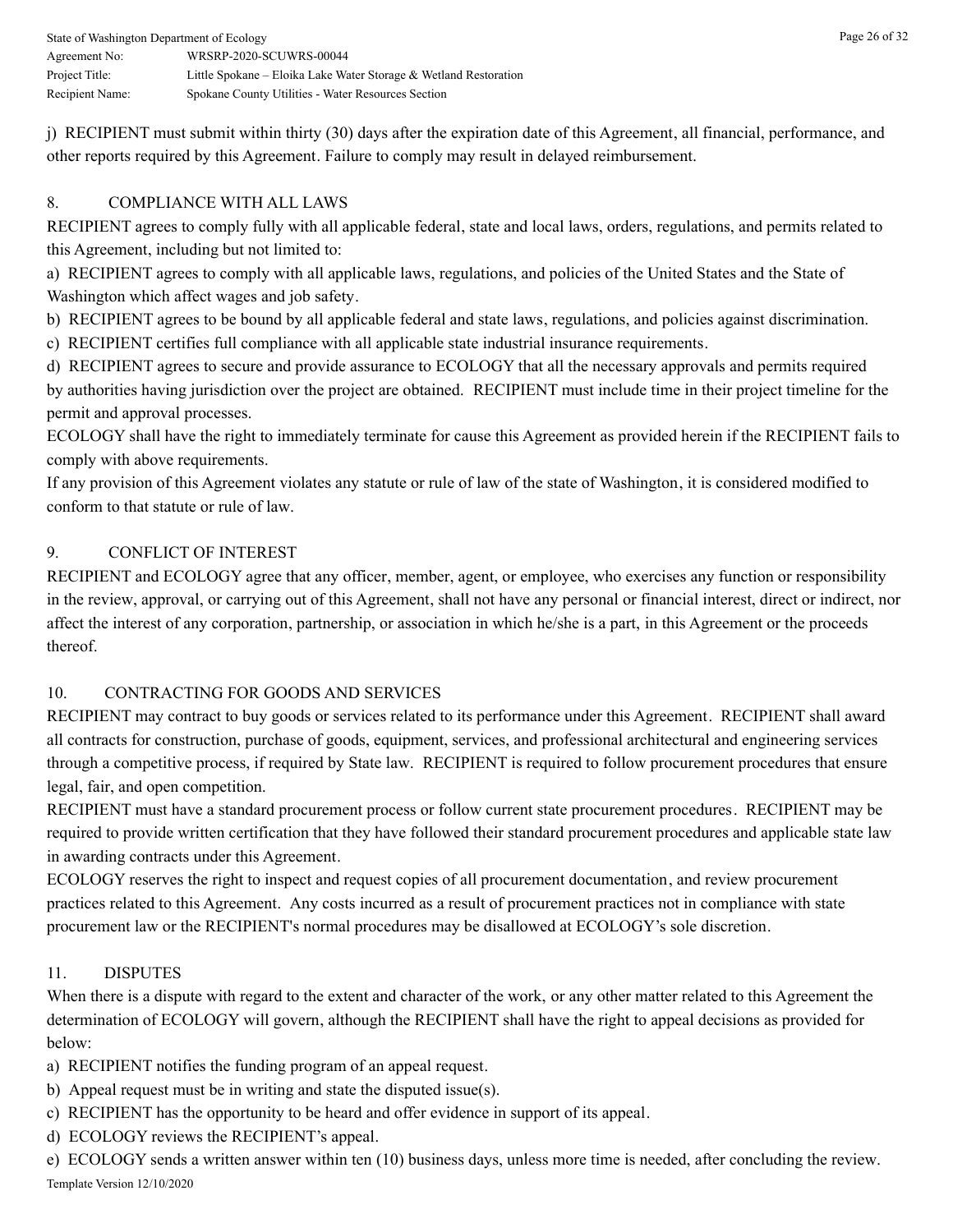The decision of ECOLOGY from an appeal will be final and conclusive, unless within thirty (30) days from the date of such decision, the RECIPIENT furnishes to the Director of ECOLOGY a written appeal. The decision of the Director or duly authorized representative will be final and conclusive.

The parties agree that this dispute process will precede any action in a judicial or quasi-judicial tribunal.

Appeals of the Director's decision will be brought in the Superior Court of Thurston County. Review of the Director's decision will not be taken to Environmental and Land Use Hearings Office.

Pending final decision of a dispute, the RECIPIENT agrees to proceed diligently with the performance of this Agreement and in accordance with the decision rendered.

Nothing in this Agreement will be construed to limit the parties' choice of another mutually acceptable method, in addition to the dispute resolution procedure outlined above.

## 12. ENVIRONMENTAL DATA STANDARDS

a) RECIPIENT shall prepare a Quality Assurance Project Plan (QAPP) for a project that collects or uses environmental measurement data. RECIPIENTS unsure about whether a QAPP is required for their project shall contact the ECOLOGY Program issuing the grant or loan. If a QAPP is required, the RECIPIENT shall:

• Use ECOLOGY's QAPP Template/Checklist provided by the ECOLOGY, unless ECOLOGY Quality Assurance (QA) officer or the Program QA coordinator instructs otherwise.

• Follow ECOLOGY's Guidelines for Preparing Quality Assurance Project Plans for Environmental Studies, July 2004 (Ecology Publication No. 04-03-030).

• Submit the QAPP to ECOLOGY for review and approval before the start of the work.

b) RECIPIENT shall submit environmental data that was collected on a project to ECOLOGY using the Environmental Information Management system (EIM), unless the ECOLOGY Program instructs otherwise. The RECIPIENT must confirm with ECOLOGY that complete and correct data was successfully loaded into EIM, find instructions at: http://www.ecy.wa.gov/eim.

c) RECIPIENT shall follow ECOLOGY's data standards when Geographic Information System (GIS) data is collected and processed. Guidelines for Creating and Accessing GIS Data are available at:

https://ecology.wa.gov/Research-Data/Data-resources/Geographic-Information-Systems-GIS/Standards. RECIPIENT, when requested by ECOLOGY, shall provide copies to ECOLOGY of all final GIS data layers, imagery, related tables, raw data collection files, map products, and all metadata and project documentation.

## 13. GOVERNING LAW

This Agreement will be governed by the laws of the State of Washington, and the venue of any action brought hereunder will be in the Superior Court of Thurston County.

## 14. INDEMNIFICATION

ECOLOGY will in no way be held responsible for payment of salaries, consultant's fees, and other costs related to the project described herein, except as provided in the Scope of Work.

To the extent that the Constitution and laws of the State of Washington permit, each party will indemnify and hold the other harmless from and against any liability for any or all injuries to persons or property arising from the negligent act or omission of that party or that party's agents or employees arising out of this Agreement.

## 15. INDEPENDENT STATUS

The employees, volunteers, or agents of each party who are engaged in the performance of this Agreement will continue to be employees, volunteers, or agents of that party and will not for any purpose be employees, volunteers, or agents of the other party.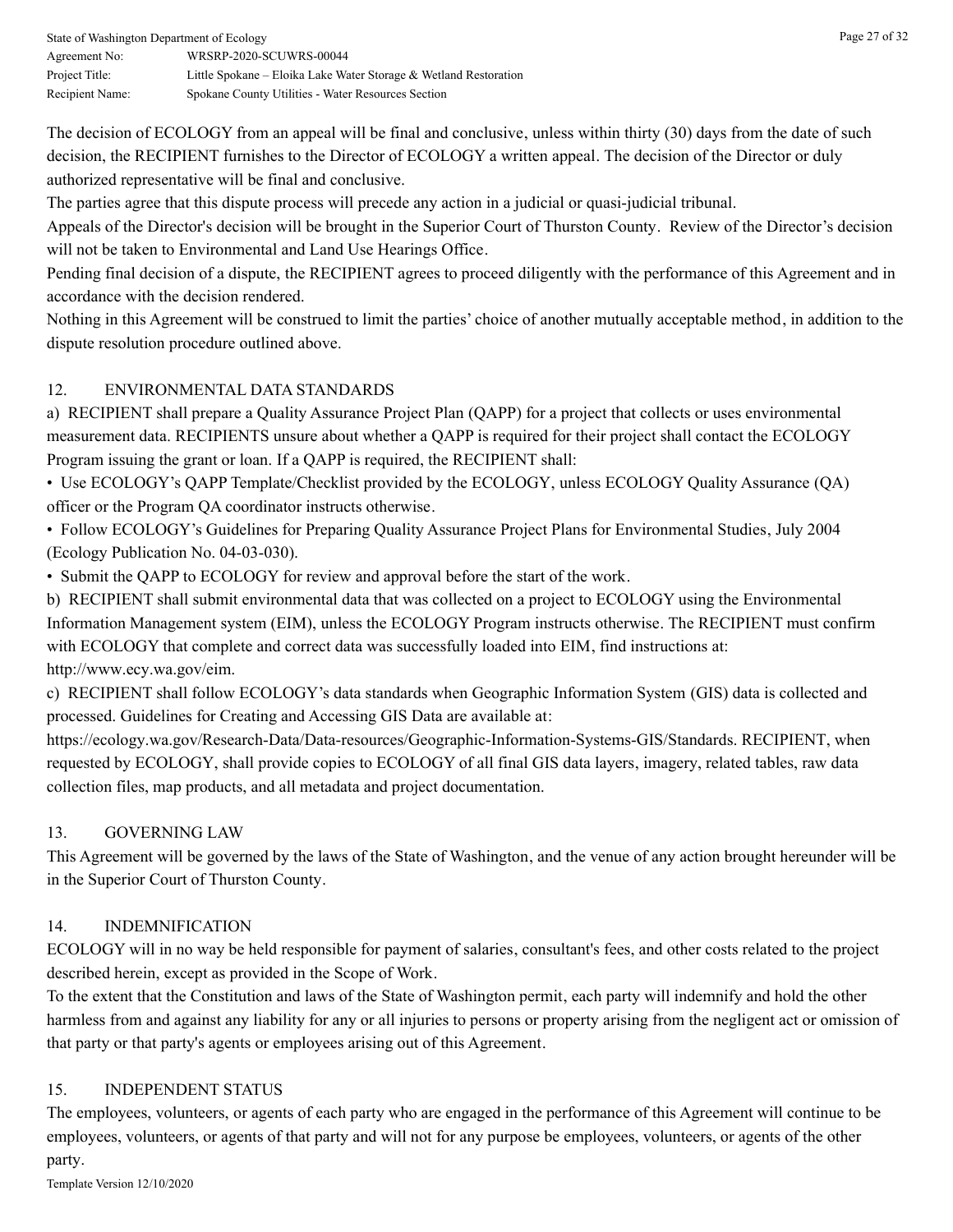State of Washington Department of Ecology Page 28 of 32 Agreement No: Project Title: Recipient Name: WRSRP-2020-SCUWRS-00044 Little Spokane – Eloika Lake Water Storage & Wetland Restoration Spokane County Utilities - Water Resources Section

### 16. KICKBACKS

RECIPIENT is prohibited from inducing by any means any person employed or otherwise involved in this Agreement to give up any part of the compensation to which he/she is otherwise entitled to or receive any fee, commission, or gift in return for award of a subcontract hereunder.

### 17. MINORITY AND WOMEN'S BUSINESS ENTERPRISES (MWBE)

RECIPIENT is encouraged to solicit and recruit, to the extent possible, certified minority-owned (MBE) and women-owned (WBE) businesses in purchases and contracts initiated under this Agreement.

Contract awards or rejections cannot be made based on MWBE participation; however, the RECIPIENT is encouraged to take the following actions, when possible, in any procurement under this Agreement:

a) Include qualified minority and women's businesses on solicitation lists whenever they are potential sources of goods or services.

b) Divide the total requirements, when economically feasible, into smaller tasks or quantities, to permit maximum participation by qualified minority and women's businesses.

c) Establish delivery schedules, where work requirements permit, which will encourage participation of qualified minority and women's businesses.

d) Use the services and assistance of the Washington State Office of Minority and Women's Business Enterprises (OMWBE) (866-208-1064) and the Office of Minority Business Enterprises of the U.S. Department of Commerce, as appropriate.

### 18. ORDER OF PRECEDENCE

In the event of inconsistency in this Agreement, unless otherwise provided herein, the inconsistency shall be resolved by giving precedence in the following order: (a) applicable federal and state statutes and regulations; (b) The Agreement; (c) Scope of Work; (d) Special Terms and Conditions; (e) Any provisions or terms incorporated herein by reference, including the "Administrative Requirements for Recipients of Ecology Grants and Loans"; (f) Ecology Funding Program Guidelines; and (g) General Terms and Conditions.

## 19. PRESENTATION AND PROMOTIONAL MATERIALS

ECOLOGY reserves the right to approve RECIPIENT's communication documents and materials related to the fulfillment of this Agreement:

a) If requested, RECIPIENT shall provide a draft copy to ECOLOGY for review and approval ten (10) business days prior to production and distribution.

b) RECIPIENT shall include time for ECOLOGY's review and approval process in their project timeline.

c) If requested, RECIPIENT shall provide ECOLOGY two (2) final copies and an electronic copy of any tangible products developed.

Copies include any printed materials, and all tangible products developed such as brochures, manuals, pamphlets, videos, audio tapes, CDs, curriculum, posters, media announcements, or gadgets with a message, such as a refrigerator magnet, and any online communications, such as web pages, blogs, and twitter campaigns. If it is not practical to provide a copy, then the RECIPIENT shall provide a description (photographs, drawings, printouts, etc.) that best represents the item.

Any communications intended for public distribution that uses ECOLOGY's logo shall comply with ECOLOGY's graphic requirements and any additional requirements specified in this Agreement. Before the use of ECOLOGY's logo contact ECOLOGY for guidelines.

RECIPIENT shall acknowledge in the communications that funding was provided by ECOLOGY.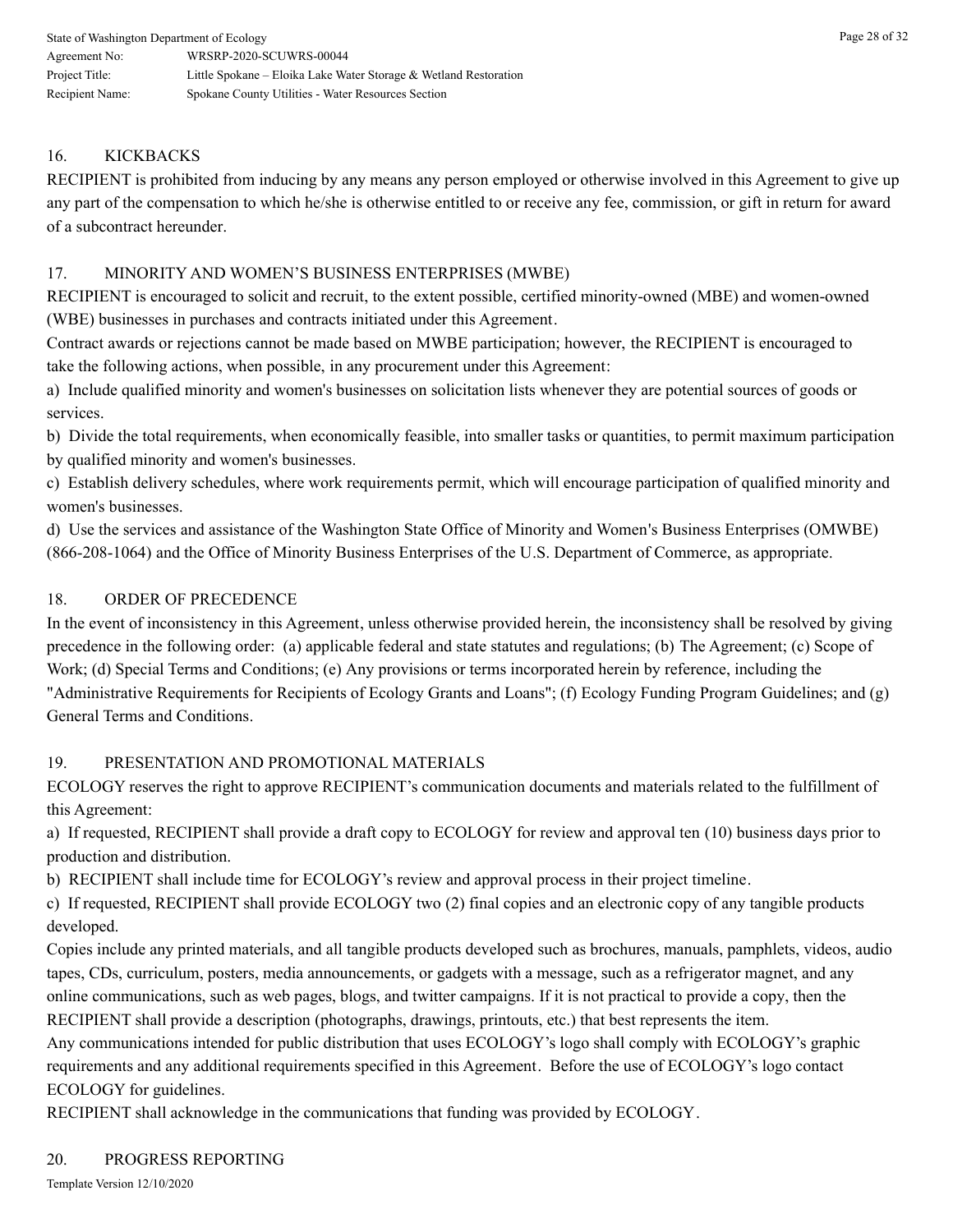a) RECIPIENT must satisfactorily demonstrate the timely use of funds by submitting payment requests and progress reports to ECOLOGY. ECOLOGY reserves the right to amend or terminate this Agreement if the RECIPIENT does not document timely use of funds.

b) RECIPIENT must submit a progress report with each payment request. Payment requests will not be processed without a progress report. ECOLOGY will define the elements and frequency of progress reports.

c) RECIPIENT shall use ECOLOGY's provided progress report format.

d) Quarterly progress reports will cover the periods from January 1 through March 31, April 1 through June 30, July 1 through September 30, and October 1 through December 31. Reports shall be submitted within thirty (30) days after the end of the quarter being reported.

e) RECIPIENT must submit within thirty (30) days of the expiration date of the project, unless an extension has been approved by ECOLOGY, all financial, performance, and other reports required by the Agreement and funding program guidelines. RECIPIENT shall use the ECOLOGY provided closeout report format.

## 21. PROPERTY RIGHTS

a) Copyrights and Patents. When the RECIPIENT creates any copyrightable materials or invents any patentable property under this Agreement, the RECIPIENT may copyright or patent the same but ECOLOGY retains a royalty free, nonexclusive, and irrevocable license to reproduce, publish, recover, or otherwise use the material(s) or property, and to authorize others to use the same for federal, state, or local government purposes.

b) Publications. When the RECIPIENT or persons employed by the RECIPIENT use or publish ECOLOGY information; present papers, lectures, or seminars involving information supplied by ECOLOGY; or use logos, reports, maps, or other data in printed reports, signs, brochures, pamphlets, etc., appropriate credit shall be given to ECOLOGY.

c) Presentation and Promotional Materials. ECOLOGY shall have the right to use or reproduce any printed or graphic materials produced in fulfillment of this Agreement, in any manner ECOLOGY deems appropriate. ECOLOGY shall acknowledge the RECIPIENT as the sole copyright owner in every use or reproduction of the materials.

d) Tangible Property Rights. ECOLOGY's current edition of "Administrative Requirements for Recipients of Ecology Grants and Loans," shall control the use and disposition of all real and personal property purchased wholly or in part with funds furnished by ECOLOGY in the absence of state and federal statutes, regulations, or policies to the contrary, or upon specific instructions with respect thereto in this Agreement.

e) Personal Property Furnished by ECOLOGY. When ECOLOGY provides personal property directly to the RECIPIENT for use in performance of the project, it shall be returned to ECOLOGY prior to final payment by ECOLOGY. If said property is lost, stolen, or damaged while in the RECIPIENT's possession, then ECOLOGY shall be reimbursed in cash or by setoff by the RECIPIENT for the fair market value of such property.

f) Acquisition Projects. The following provisions shall apply if the project covered by this Agreement includes funds for the acquisition of land or facilities:

1. RECIPIENT shall establish that the cost is fair value and reasonable prior to disbursement of funds provided for in this Agreement.

2. RECIPIENT shall provide satisfactory evidence of title or ability to acquire title for each parcel prior to disbursement of funds provided by this Agreement. Such evidence may include title insurance policies, Torrens certificates, or abstracts, and attorney's opinions establishing that the land is free from any impediment, lien, or claim which would impair the uses intended by this Agreement.

g) Conversions. Regardless of the Agreement expiration date, the RECIPIENT shall not at any time convert any equipment, property, or facility acquired or developed under this Agreement to uses other than those for which assistance was originally approved without prior written approval of ECOLOGY. Such approval may be conditioned upon payment to ECOLOGY of that portion of the proceeds of the sale, lease, or other conversion or encumbrance which monies granted pursuant to this Agreement bear to the total acquisition, purchase, or construction costs of such property.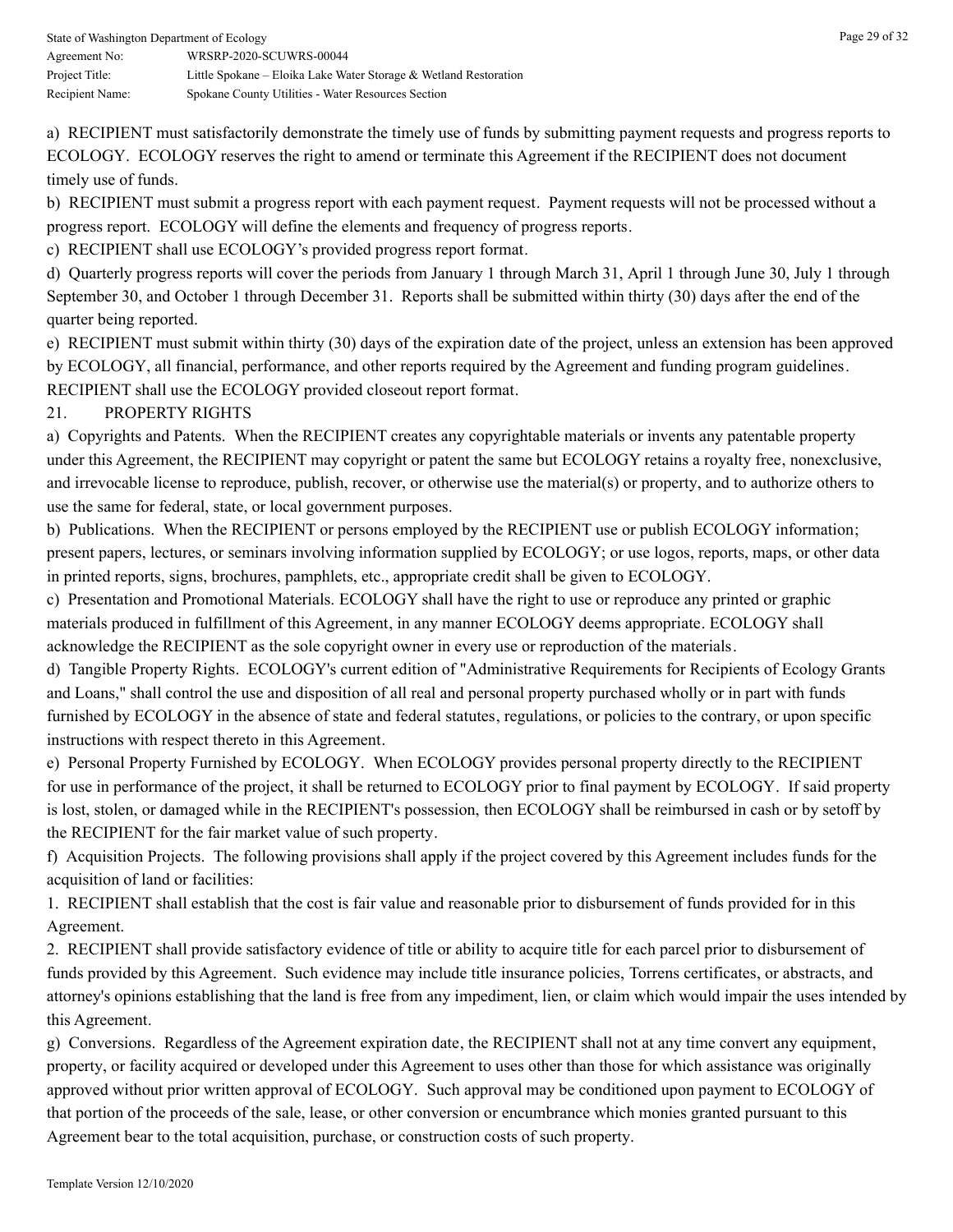State of Washington Department of Ecology Page 30 of 32 Agreement No: Project Title: Recipient Name: WRSRP-2020-SCUWRS-00044 Little Spokane – Eloika Lake Water Storage & Wetland Restoration Spokane County Utilities - Water Resources Section

## 22. RECORDS, AUDITS, AND INSPECTIONS

RECIPIENT shall maintain complete program and financial records relating to this Agreement, including any engineering documentation and field inspection reports of all construction work accomplished.

All records shall:

a) Be kept in a manner which provides an audit trail for all expenditures.

b) Be kept in a common file to facilitate audits and inspections.

c) Clearly indicate total receipts and expenditures related to this Agreement.

d) Be open for audit or inspection by ECOLOGY, or by any duly authorized audit representative of the State of Washington, for a period of at least three (3) years after the final grant payment or loan repayment, or any dispute resolution hereunder. RECIPIENT shall provide clarification and make necessary adjustments if any audits or inspections identify discrepancies in the records.

ECOLOGY reserves the right to audit, or have a designated third party audit, applicable records to ensure that the state has been properly invoiced. Any remedies and penalties allowed by law to recover monies determined owed will be enforced. Repetitive instances of incorrect invoicing or inadequate records may be considered cause for termination.

All work performed under this Agreement and any property and equipment purchased shall be made available to ECOLOGY and to any authorized state, federal or local representative for inspection at any time during the course of this Agreement and for at least three (3) years following grant or loan termination or dispute resolution hereunder.

RECIPIENT shall provide right of access to ECOLOGY, or any other authorized representative, at all reasonable times, in order to monitor and evaluate performance, compliance, and any other conditions under this Agreement.

## 23. RECOVERY OF FUNDS

The right of the RECIPIENT to retain monies received as reimbursement payments is contingent upon satisfactory performance of this Agreement and completion of the work described in the Scope of Work.

All payments to the RECIPIENT are subject to approval and audit by ECOLOGY, and any unauthorized expenditure(s) or unallowable cost charged to this Agreement shall be refunded to ECOLOGY by the RECIPIENT.

RECIPIENT shall refund to ECOLOGY the full amount of any erroneous payment or overpayment under this Agreement. RECIPIENT shall refund by check payable to ECOLOGY the amount of any such reduction of payments or repayments within thirty (30) days of a written notice. Interest will accrue at the rate of twelve percent (12%) per year from the time ECOLOGY demands repayment of funds.

Any property acquired under this Agreement, at the option of ECOLOGY, may become ECOLOGY's property and the RECIPIENT's liability to repay monies will be reduced by an amount reflecting the fair value of such property.

## 24. SEVERABILITY

If any provision of this Agreement or any provision of any document incorporated by reference shall be held invalid, such invalidity shall not affect the other provisions of this Agreement which can be given effect without the invalid provision, and to this end the provisions of this Agreement are declared to be severable.

## 25. STATE ENVIRONMENTAL POLICY ACT (SEPA)

RECIPIENT must demonstrate to ECOLOGY's satisfaction that compliance with the requirements of the State Environmental Policy Act (Chapter 43.21C RCW and Chapter 197-11 WAC) have been or will be met. Any reimbursements are subject to this provision.

## 26. SUSPENSION

When in the best interest of ECOLOGY, ECOLOGY may at any time, and without cause, suspend this Agreement or any portion thereof for a temporary period by written notice from ECOLOGY to the RECIPIENT. RECIPIENT shall resume performance on the next business day following the suspension period unless another day is specified by ECOLOGY. Template Version 12/10/2020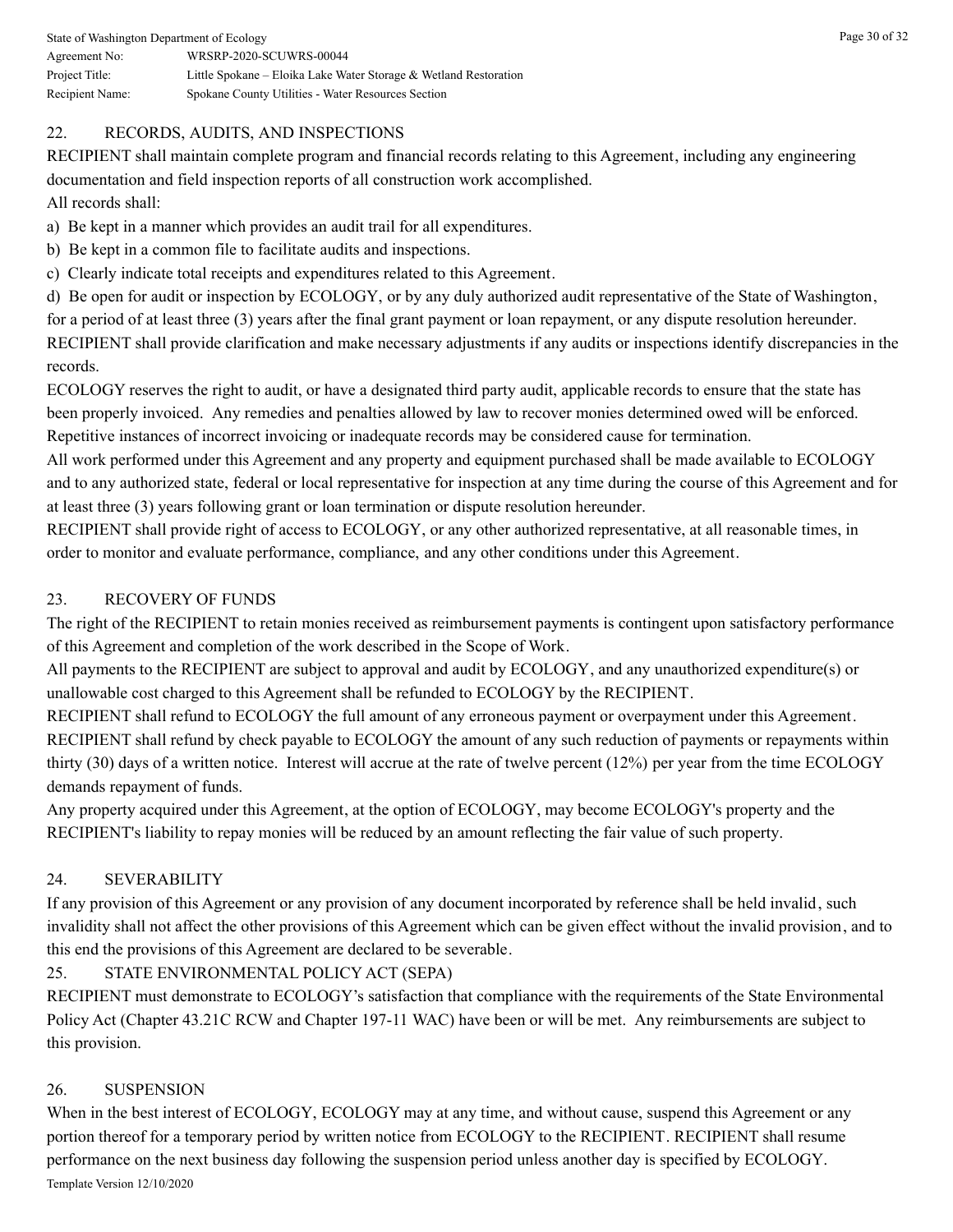State of Washington Department of Ecology Page 31 of 32 Agreement No: Project Title: Recipient Name: WRSRP-2020-SCUWRS-00044 Little Spokane – Eloika Lake Water Storage & Wetland Restoration Spokane County Utilities - Water Resources Section

### 27. SUSTAINABLE PRACTICES

In order to sustain Washington's natural resources and ecosystems, the RECIPIENT is fully encouraged to implement sustainable practices and to purchase environmentally preferable products under this Agreement.

a) Sustainable practices may include such activities as: use of clean energy, use of double-sided printing, hosting low impact meetings, and setting up recycling and composting programs.

b) Purchasing may include such items as: sustainably produced products and services, EPEAT registered computers and imaging equipment, independently certified green cleaning products, remanufactured toner cartridges, products with reduced packaging, office products that are refillable, rechargeable, and recyclable, 100% post-consumer recycled paper, and toxic free products.

For more suggestions visit ECOLOGY's web page, Green Purchasing, https://ecology.wa.gov/Regulations-Permits/Guidance-technical-assistance/Sustainable-purchasing.

### 28. TERMINATION

### a) For Cause

ECOLOGY may terminate for cause this Agreement with a seven (7) calendar days prior written notification to the RECIPIENT, at the sole discretion of ECOLOGY, for failing to perform an Agreement requirement or for a material breach of any term or condition. If this Agreement is so terminated, the parties shall be liable only for performance rendered or costs incurred in accordance with the terms of this Agreement prior to the effective date of termination.

Failure to Commence Work. ECOLOGY reserves the right to terminate this Agreement if RECIPIENT fails to commence work on the project funded within four (4) months after the effective date of this Agreement, or by any date mutually agreed upon in writing for commencement of work, or the time period defined within the Scope of Work.

Non-Performance. The obligation of ECOLOGY to the RECIPIENT is contingent upon satisfactory performance by the RECIPIENT of all of its obligations under this Agreement. In the event the RECIPIENT unjustifiably fails, in the opinion of ECOLOGY, to perform any obligation required of it by this Agreement, ECOLOGY may refuse to pay any further funds, terminate in whole or in part this Agreement, and exercise any other rights under this Agreement.

Despite the above, the RECIPIENT shall not be relieved of any liability to ECOLOGY for damages sustained by ECOLOGY and the State of Washington because of any breach of this Agreement by the RECIPIENT. ECOLOGY may withhold payments for the purpose of setoff until such time as the exact amount of damages due ECOLOGY from the RECIPIENT is determined.

### b) For Convenience

ECOLOGY may terminate for convenience this Agreement, in whole or in part, for any reason when it is the best interest of ECOLOGY, with a thirty (30) calendar days prior written notification to the RECIPIENT, except as noted below. If this Agreement is so terminated, the parties shall be liable only for performance rendered or costs incurred in accordance with the terms of this Agreement prior to the effective date of termination.

Non-Allocation of Funds. ECOLOGY's ability to make payments is contingent on availability of funding. In the event funding from state, federal or other sources is withdrawn, reduced, or limited in any way after the effective date and prior to the completion or expiration date of this Agreement, ECOLOGY, at its sole discretion, may elect to terminate the Agreement, in whole or part, or renegotiate the Agreement, subject to new funding limitations or conditions. ECOLOGY may also elect to suspend performance of the Agreement until ECOLOGY determines the funding insufficiency is resolved. ECOLOGY may exercise any of these options with no notification or restrictions, although ECOLOGY will make a reasonable attempt to provide notice.

In the event of termination or suspension, ECOLOGY will reimburse eligible costs incurred by the RECIPIENT through the effective date of termination or suspension. Reimbursed costs must be agreed to by ECOLOGY and the RECIPIENT. In no Template Version 12/10/2020